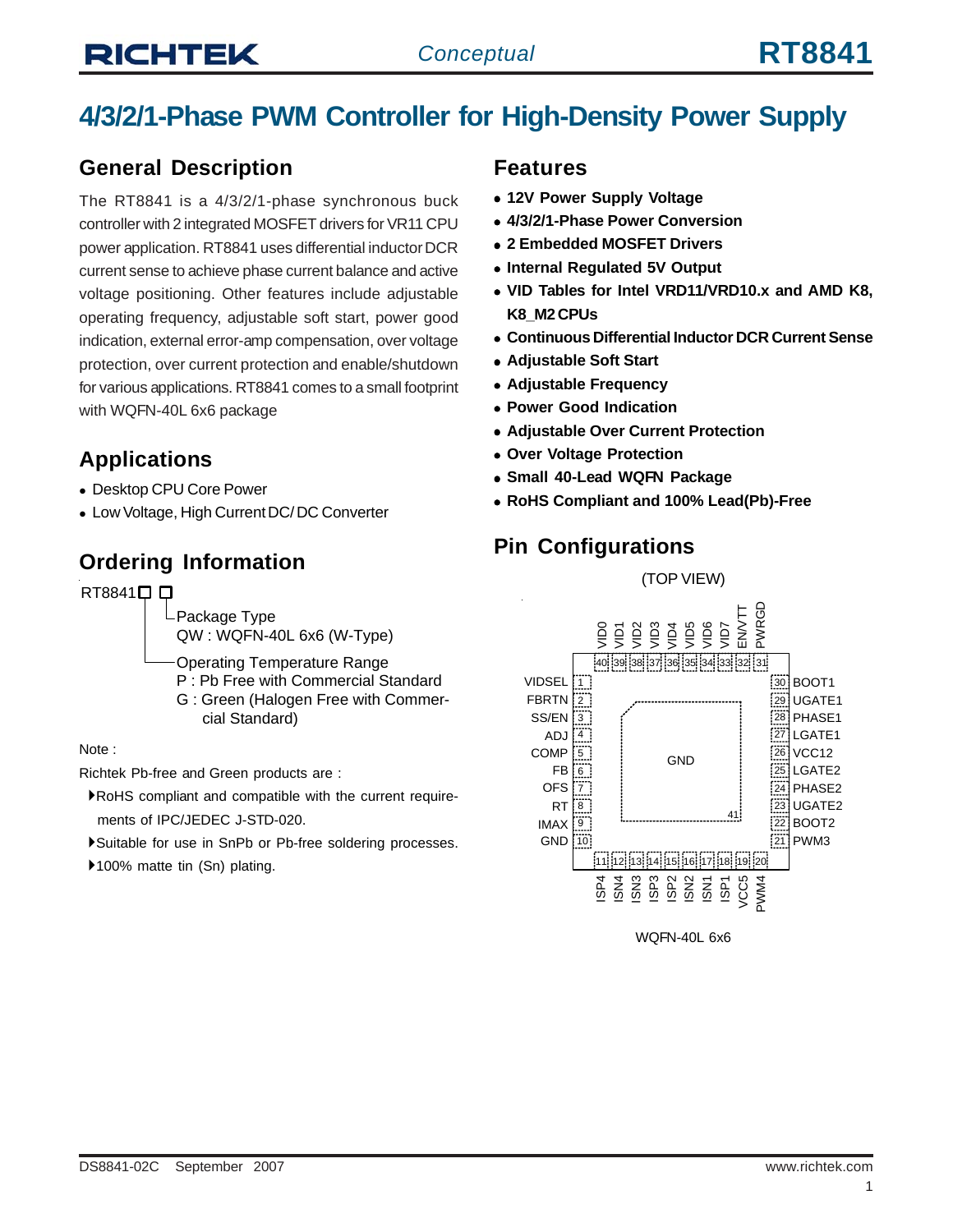

## **Typical Application Circuit**

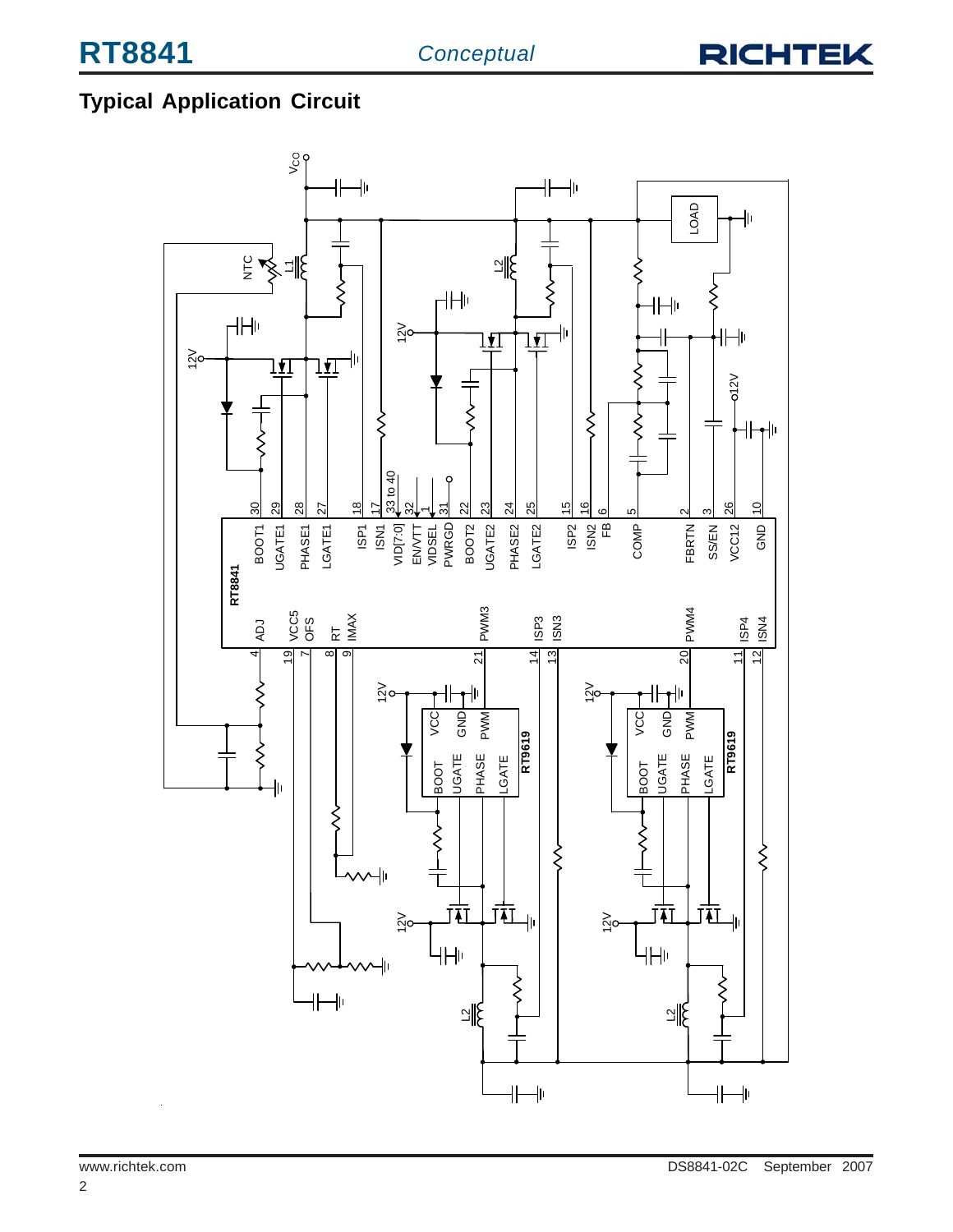| <b>Pin Name</b>  |                  |                  |                  |                  |                  |                  |                                      |
|------------------|------------------|------------------|------------------|------------------|------------------|------------------|--------------------------------------|
| VID4             | VID <sub>3</sub> | VID <sub>2</sub> | VID1             | VID <sub>0</sub> | VID <sub>5</sub> | VID <sub>6</sub> | <b>Nominal Output Voltage DACOUT</b> |
| $\pmb{0}$        | 1                | $\mathbf 0$      | 1                | $\boldsymbol{0}$ | 1                | 1                | 1.60000V                             |
| $\mathbf 0$      | 1                | $\mathbf 0$      | 1                | $\boldsymbol{0}$ | 1                | $\pmb{0}$        | 1.59375V                             |
| $\mathsf 0$      | $\mathbf{1}$     | $\mathbf 0$      | $\mathbf{1}$     | $\mathbf{1}$     | $\mathbf 0$      | $\mathbf{1}$     | 1.58750V                             |
| $\mathbf 0$      | $\mathbf{1}$     | $\mathbf 0$      | $\mathbf{1}$     | $\mathbf{1}$     | $\mathsf 0$      | $\pmb{0}$        | 1.58125V                             |
| $\pmb{0}$        | $\mathbf 1$      | $\pmb{0}$        | $\mathbf{1}$     | $\mathbf 1$      | 1                | $\mathbf{1}$     | 1.57500V                             |
| $\pmb{0}$        | $\mathbf 1$      | $\pmb{0}$        | $\mathbf{1}$     | $\mathbf{1}$     | $\mathbf{1}$     | $\pmb{0}$        | 1.56875V                             |
| $\mathbf 0$      | $\mathbf{1}$     | 1                | $\mathbf 0$      | $\boldsymbol{0}$ | $\mathbf 0$      | $\mathbf{1}$     | 1.56250V                             |
| $\pmb{0}$        | $\mathbf 1$      | 1                | $\boldsymbol{0}$ | $\boldsymbol{0}$ | $\boldsymbol{0}$ | $\pmb{0}$        | 1.55625V                             |
| $\mathbf 0$      | $\mathbf{1}$     | 1                | $\mathbf 0$      | $\mathbf 0$      | $\mathbf{1}$     | $\mathbf{1}$     | 1.55000V                             |
| $\mathsf 0$      | $\mathbf 1$      | 1                | $\pmb{0}$        | $\boldsymbol{0}$ | $\mathbf{1}$     | $\pmb{0}$        | 1.54375V                             |
| $\pmb{0}$        | $\mathbf{1}$     | 1                | $\mathbf 0$      | 1                | $\mathbf 0$      | $\mathbf{1}$     | 1.53750V                             |
| $\mathsf 0$      | $\mathbf 1$      | $\mathbf 1$      | $\pmb{0}$        | $\mathbf{1}$     | $\pmb{0}$        | $\pmb{0}$        | 1.53125V                             |
| $\pmb{0}$        | $\mathbf 1$      | 1                | $\mathbf 0$      | $\mathbf{1}$     | $\mathbf{1}$     | 1                | 1.52500V                             |
| $\mathbf 0$      | 1                | 1                | $\boldsymbol{0}$ | 1                | 1                | $\pmb{0}$        | 1.51875V                             |
| $\pmb{0}$        | $\mathbf 1$      | $\mathbf 1$      | $\mathbf{1}$     | $\mathbf 0$      | $\mathbf 0$      | $\mathbf{1}$     | 1.51250V                             |
| $\mathbf 0$      | $\mathbf{1}$     | 1                | $\mathbf{1}$     | $\boldsymbol{0}$ | $\mathbf 0$      | $\pmb{0}$        | 1.50625V                             |
| $\pmb{0}$        | $\mathbf{1}$     | 1                | 1                | $\boldsymbol{0}$ | 1                | $\mathbf{1}$     | 1.50000V                             |
| $\pmb{0}$        | $\mathbf 1$      | $\mathbf 1$      | $\mathbf 1$      | $\pmb{0}$        | $\mathbf{1}$     | $\pmb{0}$        | 1.49375V                             |
| $\mathbf 0$      | $\mathbf 1$      | 1                | $\mathbf{1}$     | $\mathbf{1}$     | $\mathbf 0$      | $\mathbf{1}$     | 1.48750V                             |
| $\boldsymbol{0}$ | $\mathbf{1}$     | 1                | 1                | 1                | $\mathbf 0$      | $\pmb{0}$        | 1.48125V                             |
| $\mathbf 0$      | $\mathbf{1}$     | $\mathbf{1}$     | $\mathbf{1}$     | $\mathbf{1}$     | $\mathbf{1}$     | $\mathbf{1}$     | 1.47500V                             |
| $\pmb{0}$        | $\mathbf{1}$     | 1                | $\mathbf{1}$     | 1                | $\mathbf{1}$     | $\pmb{0}$        | 1.46875V                             |
| 1                | $\mathbf 0$      | $\mathbf 0$      | $\mathbf 0$      | $\boldsymbol{0}$ | $\mathbf 0$      | 1                | 1.46250V                             |
| 1                | $\pmb{0}$        | $\pmb{0}$        | $\pmb{0}$        | $\boldsymbol{0}$ | $\pmb{0}$        | $\pmb{0}$        | 1.45625V                             |
| 1                | $\pmb{0}$        | $\pmb{0}$        | $\pmb{0}$        | $\mathbf 0$      | $\mathbf{1}$     | $\mathbf{1}$     | 1.45000V                             |
| 1                | $\pmb{0}$        | 0                | $\pmb{0}$        | $\mathbf 0$      | 1                | $\pmb{0}$        | 1.44375V                             |
| 1                | 0                | 0                | 0                | 1                | 0                | 1                | 1.43750V                             |
| 1                | $\mathbf 0$      | $\mathbf 0$      | $\mathbf 0$      | $\mathbf{1}$     | $\mathbf 0$      | $\mathbf 0$      | 1.43125V                             |
| 1                | $\mathsf 0$      | $\mathbf 0$      | $\mathsf 0$      | 1                | $\mathbf{1}$     | $\mathbf{1}$     | 1.42500V                             |
| 1                | $\pmb{0}$        | $\mathbf 0$      | $\mathbf 0$      | $\mathbf{1}$     | $\mathbf{1}$     | $\boldsymbol{0}$ | 1.41875V                             |
| $\mathbf{1}$     | $\pmb{0}$        | $\mathbf 0$      | $\mathbf{1}$     | $\pmb{0}$        | $\mathbf 0$      | $\mathbf{1}$     | 1.41250V                             |
| 1                | $\mathsf 0$      | $\mathbf 0$      | $\mathbf{1}$     | $\pmb{0}$        | $\mathbf 0$      | $\boldsymbol{0}$ | 1.40625V                             |
| 1                | $\boldsymbol{0}$ | $\mathbf 0$      | $\mathbf{1}$     | $\pmb{0}$        | $\mathbf{1}$     | $\mathbf 1$      | 1.40000V                             |
| 1                | $\pmb{0}$        | $\mathbf 0$      | 1                | $\mathbf 0$      | $\mathbf{1}$     | 0                | 1.39375V                             |
| 1                | $\mathbf 0$      | $\mathbf 0$      | $\mathbf{1}$     | $\mathbf{1}$     | $\mathbf 0$      | $\mathbf{1}$     | 1.38750V                             |
| 1                | $\pmb{0}$        | $\mathbf 0$      | 1                | $\mathbf{1}$     | $\mathbf 0$      | $\pmb{0}$        | 1.38125V                             |
| $\mathbf{1}$     | $\pmb{0}$        | $\mathbf 0$      | $\mathbf{1}$     | $\mathbf{1}$     | $\mathbf{1}$     | $\mathbf{1}$     | 1.37500V                             |
| 1                | $\pmb{0}$        | $\mathbf 0$      | $\mathbf{1}$     | $\mathbf{1}$     | $\mathbf{1}$     | $\mathbf 0$      | 1.36875V                             |
| 1                | $\pmb{0}$        | 1                | $\pmb{0}$        | $\mathbf 0$      | $\mathbf 0$      | $\mathbf{1}$     | 1.36250V                             |

**Table 1. Output Voltage Program (VRD10.x + VID6)**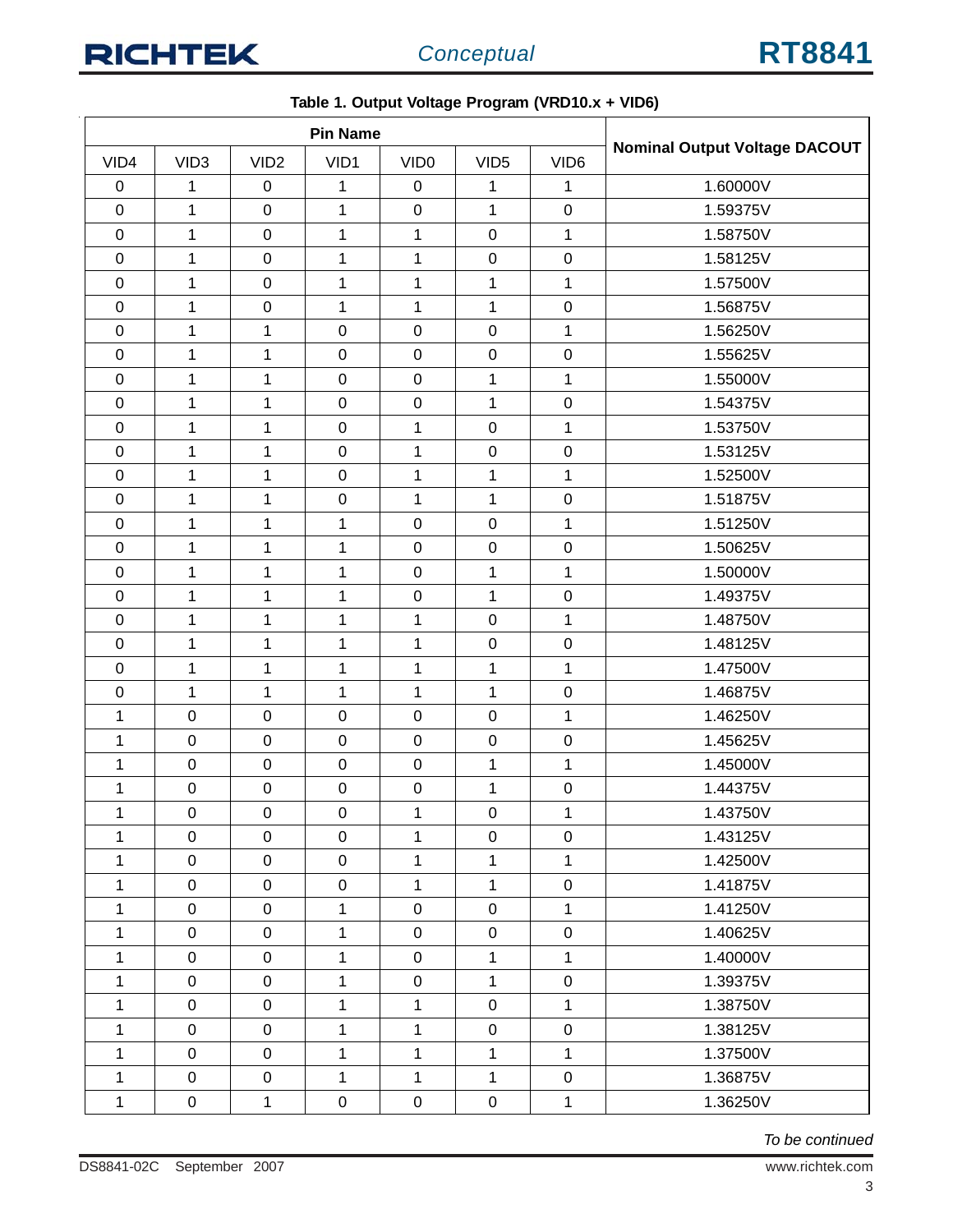

|              | <b>Pin Name</b>  |                  |              |                  |                  |                  |                                      |
|--------------|------------------|------------------|--------------|------------------|------------------|------------------|--------------------------------------|
| VID4         | VID <sub>3</sub> | VID <sub>2</sub> | VID1         | VID <sub>0</sub> | VID <sub>5</sub> | VID <sub>6</sub> | <b>Nominal Output Voltage DACOUT</b> |
| 1            | $\pmb{0}$        | $\mathbf{1}$     | $\pmb{0}$    | $\mathbf 0$      | $\pmb{0}$        | 0                | 1.35625V                             |
| $\mathbf{1}$ | $\pmb{0}$        | $\mathbf{1}$     | $\pmb{0}$    | $\pmb{0}$        | $\mathbf{1}$     | 1                | 1.35000V                             |
| 1            | $\pmb{0}$        | $\mathbf{1}$     | $\mathbf 0$  | $\pmb{0}$        | $\mathbf{1}$     | $\pmb{0}$        | 1.34375V                             |
| 1            | $\pmb{0}$        | $\mathbf{1}$     | $\mathbf 0$  | $\mathbf 1$      | $\mathbf 0$      | $\mathbf{1}$     | 1.33750V                             |
| 1            | $\pmb{0}$        | $\mathbf{1}$     | $\pmb{0}$    | $\mathbf 1$      | $\pmb{0}$        | $\mathbf 0$      | 1.33125V                             |
| 1            | $\pmb{0}$        | 1                | $\mathbf 0$  | $\mathbf{1}$     | $\mathbf{1}$     | $\mathbf{1}$     | 1.32500V                             |
| 1            | $\mathbf 0$      | 1                | $\pmb{0}$    | $\mathbf{1}$     | $\mathbf{1}$     | $\mathbf 0$      | 1.31875V                             |
| 1            | $\pmb{0}$        | $\mathbf{1}$     | $\mathbf{1}$ | $\pmb{0}$        | $\pmb{0}$        | $\mathbf{1}$     | 1.31250V                             |
| 1            | $\pmb{0}$        | $\mathbf{1}$     | $\mathbf 1$  | $\pmb{0}$        | $\mathsf 0$      | $\boldsymbol{0}$ | 1.30625V                             |
| 1            | $\mathbf 0$      | $\mathbf{1}$     | $\mathbf{1}$ | $\pmb{0}$        | $\mathbf{1}$     | 1                | 1.30000V                             |
| 1            | $\pmb{0}$        | 1                | $\mathbf{1}$ | $\pmb{0}$        | $\mathbf{1}$     | $\mathbf 0$      | 1.29375V                             |
| 1            | $\pmb{0}$        | 1                | $\mathbf 1$  | $\mathbf 1$      | $\mathbf 0$      | $\mathbf{1}$     | 1.28750V                             |
| 1            | $\pmb{0}$        | $\mathbf{1}$     | $\mathbf{1}$ | $\mathbf{1}$     | $\pmb{0}$        | $\mathbf 0$      | 1.28125V                             |
| 1            | $\pmb{0}$        | 1                | $\mathbf{1}$ | 1                | $\mathbf{1}$     | $\mathbf{1}$     | 1.27500V                             |
| 1            | $\mathbf 0$      | $\mathbf{1}$     | $\mathbf{1}$ | $\mathbf{1}$     | $\mathbf{1}$     | $\pmb{0}$        | 1.26875V                             |
| $\mathbf{1}$ | $\mathbf 1$      | $\mathbf 0$      | $\pmb{0}$    | $\pmb{0}$        | $\boldsymbol{0}$ | 1                | 1.26250V                             |
| 1            | $\mathbf{1}$     | $\mathbf 0$      | $\pmb{0}$    | $\pmb{0}$        | $\mathbf 0$      | $\mathbf 0$      | 1.25625V                             |
| 1            | $\mathbf{1}$     | $\mathbf 0$      | $\mathbf 0$  | $\mathbf 0$      | $\mathbf{1}$     | $\mathbf{1}$     | 1.25000V                             |
| 1            | $\mathbf 1$      | $\pmb{0}$        | $\pmb{0}$    | $\pmb{0}$        | $\mathbf{1}$     | $\mathbf 0$      | 1.24375V                             |
| 1            | $\mathbf{1}$     | $\mathbf 0$      | $\pmb{0}$    | $\mathbf{1}$     | $\mathbf 0$      | $\mathbf{1}$     | 1.23750V                             |
| 1            | $\mathbf{1}$     | $\mathsf 0$      | $\pmb{0}$    | $\mathbf 1$      | $\mathbf 0$      | $\pmb{0}$        | 1.23125V                             |
| $\mathbf 1$  | $\mathbf 1$      | $\mathbf 0$      | $\pmb{0}$    | $\mathbf 1$      | $\mathbf{1}$     | $\mathbf 1$      | 1.22500V                             |
| 1            | $\mathbf{1}$     | $\mathbf 0$      | $\pmb{0}$    | $\mathbf{1}$     | $\mathbf{1}$     | $\mathbf 0$      | 1.21875V                             |
| 1            | $\mathbf{1}$     | $\pmb{0}$        | $\mathbf{1}$ | $\pmb{0}$        | $\mathbf 0$      | $\mathbf{1}$     | 1.21250V                             |
| 1            | $\mathbf{1}$     | $\pmb{0}$        | $\mathbf 1$  | $\pmb{0}$        | $\pmb{0}$        | $\mathbf 0$      | 1.20625V                             |
| 1            | 1                | $\,0\,$          | $\mathbf{1}$ | $\pmb{0}$        | $\mathbf{1}$     | 1                | 1.20000V                             |
| $\mathbf{1}$ | $\mathbf 1$      | $\mathsf 0$      | 1            | $\pmb{0}$        | $\mathbf{1}$     | $\mathbf 0$      | 1.19375V                             |
| $\mathbf{1}$ | $\mathbf{1}$     | $\mathbf 0$      | $\mathbf{1}$ | $\mathbf{1}$     | $\mathbf 0$      | $\mathbf{1}$     | 1.18750V                             |
| 1            | $\mathbf{1}$     | $\mathbf 0$      | $\mathbf{1}$ | $\mathbf{1}$     | $\mathbf 0$      | $\boldsymbol{0}$ | 1.18125V                             |
| 1            | $\mathbf{1}$     | $\mathbf 0$      | $\mathbf 1$  | $\mathbf{1}$     | $\mathbf{1}$     | $\mathbf{1}$     | 1.17500V                             |
| 1            | $\mathbf{1}$     | $\mathbf 0$      | $\mathbf 1$  | $\mathbf{1}$     | $\mathbf{1}$     | $\boldsymbol{0}$ | 1.16875V                             |
| 1            | $\mathbf{1}$     | $\mathbf{1}$     | $\pmb{0}$    | $\pmb{0}$        | $\mathbf 0$      | $\mathbf{1}$     | 1.16250V                             |
| 1            | $\mathbf{1}$     | $\mathbf{1}$     | $\pmb{0}$    | $\mathbf 0$      | $\pmb{0}$        | $\pmb{0}$        | 1,15625V                             |
| $\mathbf{1}$ | $\mathbf{1}$     | $\mathbf{1}$     | $\pmb{0}$    | $\mathsf 0$      | $\mathbf{1}$     | $\mathbf{1}$     | 1.15000V                             |
| 1            | 1                | 1                | $\pmb{0}$    | $\mathsf 0$      | $\mathbf{1}$     | $\boldsymbol{0}$ | 1.14375V                             |
| 1            | $\mathbf{1}$     | 1                | $\mathbf 0$  | $\mathbf{1}$     | $\mathbf 0$      | $\mathbf{1}$     | 1.13750V                             |
| 1            | $\mathbf{1}$     | $\mathbf{1}$     | $\mathbf 0$  | $\mathbf{1}$     | $\mathbf 0$      | $\boldsymbol{0}$ | 1.13125V                             |
| 1            | $\mathbf{1}$     | 1                | $\mathsf 0$  | $\mathbf{1}$     | $\mathbf{1}$     | $\mathbf{1}$     | 1.12500V                             |
| 1            | $\mathbf{1}$     | $\mathbf{1}$     | $\mathbf 0$  | $\mathbf{1}$     | $\mathbf{1}$     | $\boldsymbol{0}$ | 1.11875V                             |

**Table 1. Output Voltage Program (VRD10.x + VID6)**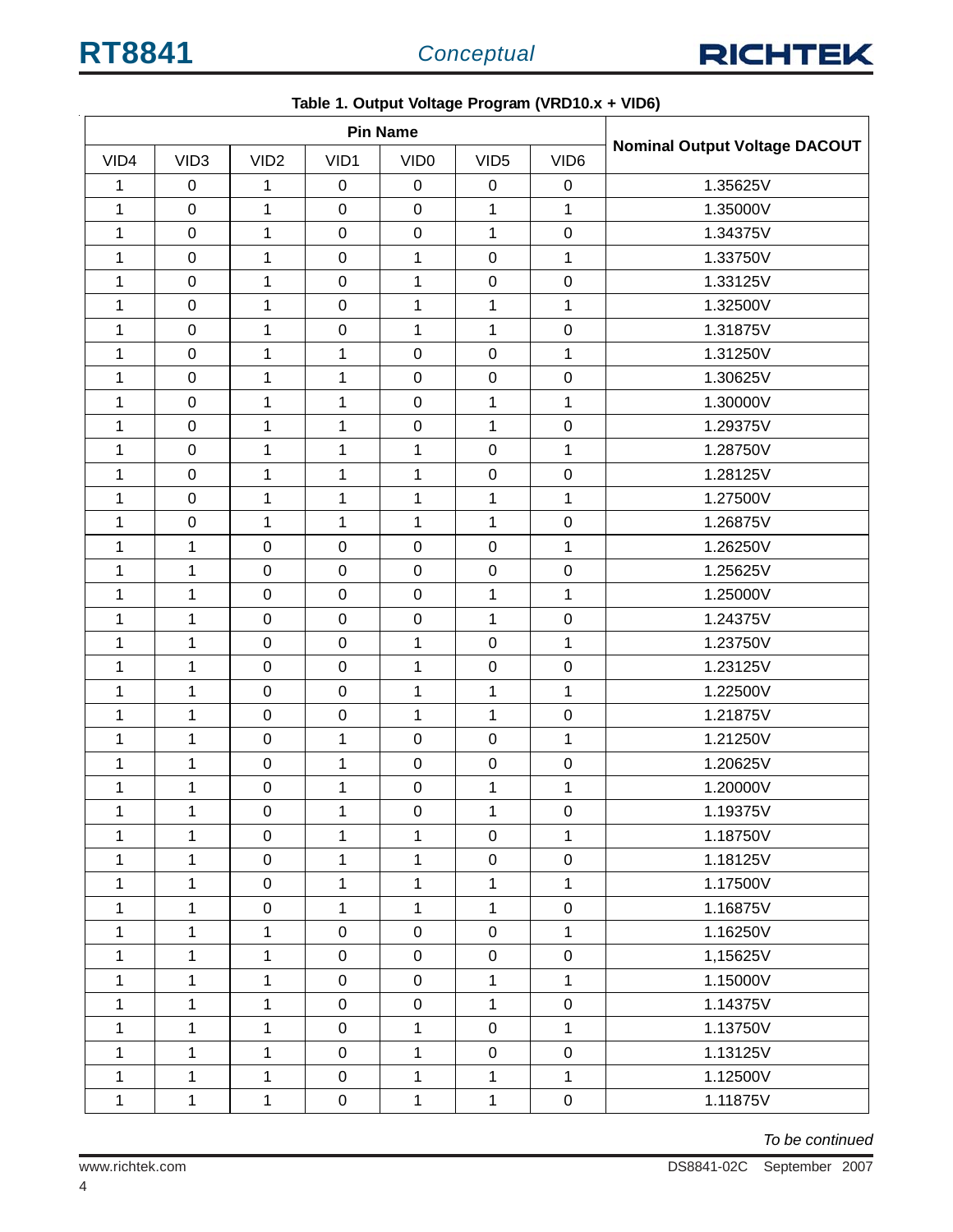|                  | <b>Pin Name</b>  |                  |                  |                  |                  |                  |                                      |
|------------------|------------------|------------------|------------------|------------------|------------------|------------------|--------------------------------------|
| VID4             | VID <sub>3</sub> | VID <sub>2</sub> | VID1             | VID <sub>0</sub> | VID <sub>5</sub> | VID <sub>6</sub> | <b>Nominal Output Voltage DACOUT</b> |
| 1                | 1                | 1                | 1                | $\mathbf 0$      | $\mathbf 0$      | 1                | 1.11250V                             |
| $\mathbf 1$      | 1                | 1                | $\mathbf{1}$     | $\pmb{0}$        | $\mathbf 0$      | $\pmb{0}$        | 1.10625V                             |
| $\mathbf{1}$     | $\mathbf{1}$     | 1                | $\mathbf{1}$     | $\pmb{0}$        | $\mathbf{1}$     | $\mathbf{1}$     | 1.10000V                             |
| 1                | 1                | 1                | 1                | $\pmb{0}$        | $\mathbf 1$      | $\mathbf 0$      | 1.09375V                             |
| $\mathbf 1$      | $\mathbf 1$      | 1                | $\mathbf 1$      | $\mathbf{1}$     | $\mathbf 0$      | $\mathbf 1$      | <b>OFF</b>                           |
| $\mathbf 1$      | $\mathbf{1}$     | $\mathbf{1}$     | $\mathbf{1}$     | $\mathbf 1$      | $\mathbf 0$      | $\pmb{0}$        | <b>OFF</b>                           |
| 1                | 1                | 1                | $\mathbf 1$      | 1                | $\mathbf 1$      | 1                | <b>OFF</b>                           |
| $\mathbf{1}$     | 1                | 1                | $\mathbf 1$      | 1                | $\mathbf{1}$     | $\pmb{0}$        | <b>OFF</b>                           |
| $\boldsymbol{0}$ | $\pmb{0}$        | $\boldsymbol{0}$ | $\boldsymbol{0}$ | $\pmb{0}$        | $\boldsymbol{0}$ | $\mathbf 1$      | 1.08750V                             |
| $\mathbf 0$      | 0                | $\mathbf 0$      | $\boldsymbol{0}$ | $\pmb{0}$        | $\mathbf 0$      | $\pmb{0}$        | 1.08125V                             |
| $\boldsymbol{0}$ | $\pmb{0}$        | $\pmb{0}$        | $\pmb{0}$        | $\pmb{0}$        | $\mathbf{1}$     | $\mathbf{1}$     | 1.07500V                             |
| $\boldsymbol{0}$ | $\pmb{0}$        | $\pmb{0}$        | $\boldsymbol{0}$ | $\pmb{0}$        | $\mathbf{1}$     | $\pmb{0}$        | 1.06875V                             |
| $\mathbf 0$      | $\pmb{0}$        | $\mathbf 0$      | $\boldsymbol{0}$ | 1                | $\mathbf 0$      | $\mathbf{1}$     | 1.06250V                             |
| $\boldsymbol{0}$ | 0                | $\pmb{0}$        | $\boldsymbol{0}$ | 1                | $\mathbf 0$      | $\pmb{0}$        | 1.05625V                             |
| $\mathbf 0$      | $\pmb{0}$        | $\mathbf 0$      | $\mathbf 0$      | 1                | $\mathbf{1}$     | $\mathbf{1}$     | 1.05000V                             |
| $\pmb{0}$        | $\pmb{0}$        | $\pmb{0}$        | $\boldsymbol{0}$ | 1                | $\mathbf 1$      | $\pmb{0}$        | 1.04375V                             |
| $\boldsymbol{0}$ | $\pmb{0}$        | $\mathbf 0$      | 1                | $\pmb{0}$        | $\pmb{0}$        | $\mathbf{1}$     | 1.03750V                             |
| $\mathbf 0$      | $\pmb{0}$        | $\mathbf 0$      | $\mathbf{1}$     | $\pmb{0}$        | $\pmb{0}$        | $\pmb{0}$        | 1.03125V                             |
| $\boldsymbol{0}$ | $\pmb{0}$        | $\pmb{0}$        | $\mathbf{1}$     | $\pmb{0}$        | $\mathbf 1$      | $\mathbf 1$      | 1.02500V                             |
| $\mathbf 0$      | $\boldsymbol{0}$ | $\mathbf 0$      | $\mathbf{1}$     | $\pmb{0}$        | $\mathbf{1}$     | $\pmb{0}$        | 1.01875V                             |
| $\boldsymbol{0}$ | $\pmb{0}$        | $\pmb{0}$        | $\mathbf{1}$     | $\mathbf{1}$     | $\mathbf 0$      | $\mathbf 1$      | 1.01250V                             |
| $\boldsymbol{0}$ | $\pmb{0}$        | $\boldsymbol{0}$ | $\mathbf{1}$     | 1                | $\mathbf 0$      | $\pmb{0}$        | 1.00625V                             |
| $\boldsymbol{0}$ | $\pmb{0}$        | $\pmb{0}$        | $\mathbf{1}$     | 1                | $\mathbf{1}$     | $\mathbf{1}$     | 1.00000V                             |
| $\mathbf 0$      | $\pmb{0}$        | $\boldsymbol{0}$ | $\mathbf 1$      | $\mathbf 1$      | $\mathbf{1}$     | $\mathbf 0$      | 0.99375V                             |
| $\mathbf 0$      | $\pmb{0}$        | $\mathbf{1}$     | $\boldsymbol{0}$ | $\mathsf 0$      | $\pmb{0}$        | $\mathbf{1}$     | 0.98750V                             |
| $\boldsymbol{0}$ | $\pmb{0}$        | 1                | $\boldsymbol{0}$ | $\pmb{0}$        | $\pmb{0}$        | $\pmb{0}$        | 0.98125V                             |
| $\pmb{0}$        | $\pmb{0}$        | 1                | $\pmb{0}$        | $\pmb{0}$        | $\mathbf 1$      | $\mathbf{1}$     | 0.97500V                             |
| $\pmb{0}$        | 0                | 1                | $\mathbf 0$      | 0                | 1                | $\pmb{0}$        | 0.96875V                             |
| $\mathbf 0$      | $\pmb{0}$        | 1                | $\pmb{0}$        | $\mathbf{1}$     | $\mathbf 0$      | $\mathbf{1}$     | 0.96250V                             |
| $\pmb{0}$        | $\boldsymbol{0}$ | 1                | $\mathsf 0$      | $\mathbf{1}$     | $\mathbf 0$      | $\pmb{0}$        | 0.95625V                             |
| $\pmb{0}$        | $\boldsymbol{0}$ | $\mathbf{1}$     | $\pmb{0}$        | $\mathbf{1}$     | $\mathbf{1}$     | $\mathbf{1}$     | 0.95000V                             |
| $\mathbf 0$      | $\pmb{0}$        | $\mathbf{1}$     | $\mathbf 0$      | $\mathbf{1}$     | $\mathbf{1}$     | $\pmb{0}$        | 0.94375V                             |
| $\pmb{0}$        | $\pmb{0}$        | 1                | $\mathbf{1}$     | 0                | $\mathbf 0$      | 1                | 0.93750V                             |
| $\mathbf 0$      | $\pmb{0}$        | 1                | $\mathbf{1}$     | $\boldsymbol{0}$ | $\mathbf 0$      | $\pmb{0}$        | 0.93125V                             |
| $\pmb{0}$        | 0                | $\mathbf{1}$     | $\mathbf{1}$     | $\mathbf 0$      | $\mathbf{1}$     | $\mathbf{1}$     | 0.92500V                             |
| $\pmb{0}$        | $\boldsymbol{0}$ | 1                | $\mathbf{1}$     | $\boldsymbol{0}$ | $\mathbf{1}$     | $\pmb{0}$        | 0.91875V                             |
| $\pmb{0}$        | $\pmb{0}$        | $\mathbf{1}$     | $\mathbf{1}$     | $\mathbf{1}$     | $\mathbf 0$      | $\mathbf{1}$     | 0.91250V                             |
| $\pmb{0}$        | $\boldsymbol{0}$ | $\mathbf{1}$     | $\mathbf{1}$     | $\mathbf{1}$     | $\boldsymbol{0}$ | $\boldsymbol{0}$ | 0.90625V                             |
| $\pmb{0}$        | 0                | 1                | $\mathbf{1}$     | $\mathbf{1}$     | $\mathbf{1}$     | $\mathbf{1}$     | 0.90000V                             |

#### **Table 1. Output Voltage Program (VRD10.x + VID6)**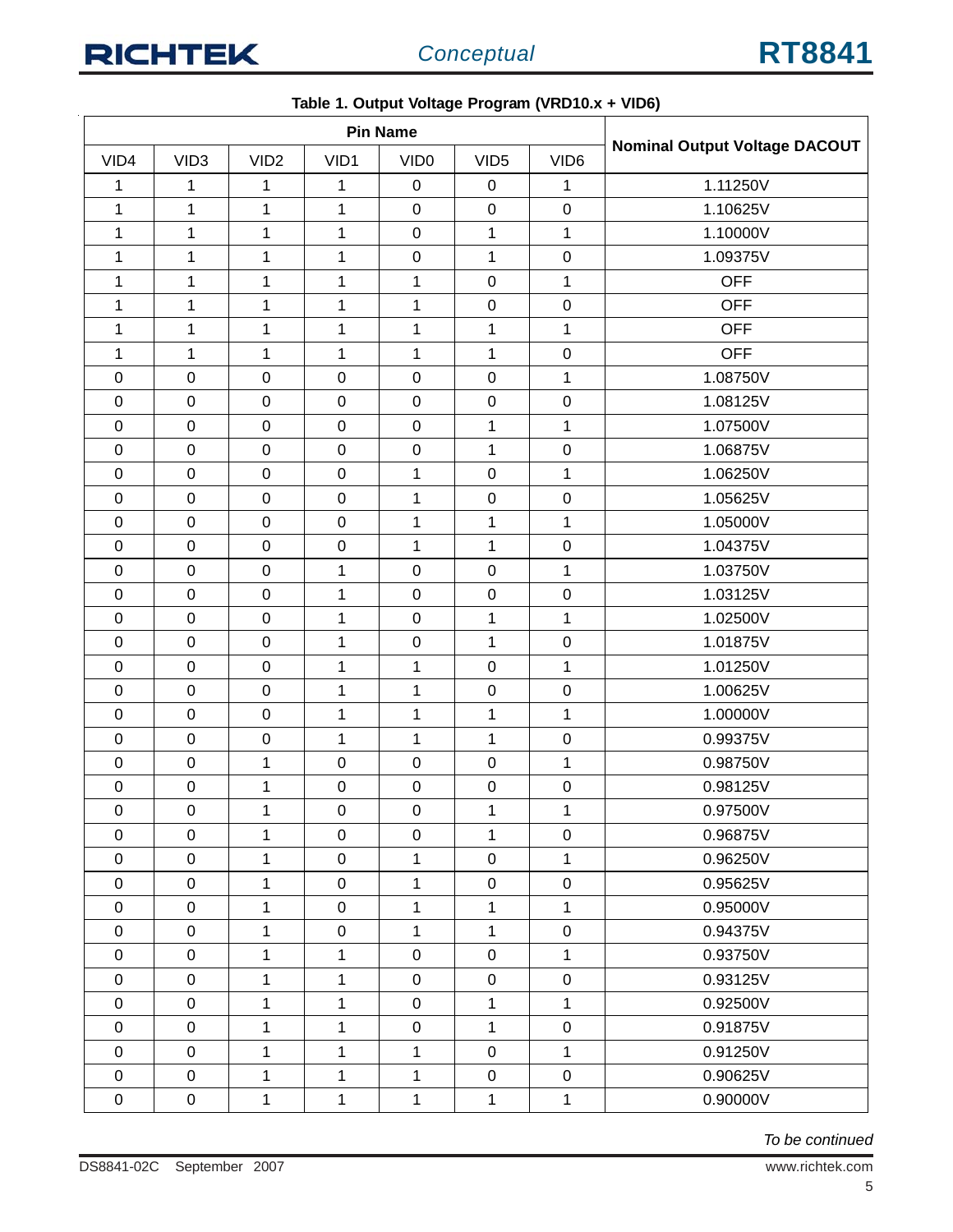

| <b>Pin Name</b> |                  |                  |                  |                  |                  |                  |                                      |
|-----------------|------------------|------------------|------------------|------------------|------------------|------------------|--------------------------------------|
| VID4            | VID <sub>3</sub> | VID <sub>2</sub> | VID <sub>1</sub> | VID <sub>0</sub> | VID <sub>5</sub> | VID <sub>6</sub> | <b>Nominal Output Voltage DACOUT</b> |
| $\Omega$        | 0                |                  | ٠                |                  |                  | $\Omega$         | 0.89375V                             |
| $\Omega$        |                  | $\Omega$         | 0                | 0                | $\Omega$         |                  | 0.88750V                             |
| $\Omega$        |                  | $\Omega$         | 0                | $\Omega$         | $\Omega$         | 0                | 0.88125V                             |
| $\Omega$        |                  | $\Omega$         | $\Omega$         | $\Omega$         |                  | 4                | 0.87500V                             |
| $\Omega$        |                  | $\Omega$         | $\Omega$         | $\Omega$         |                  | $\Omega$         | 0.86875V                             |
| $\Omega$        |                  | $\Omega$         | $\Omega$         |                  | $\Omega$         | 1                | 0.86250V                             |
| $\Omega$        |                  | $\Omega$         | 0                |                  | $\Omega$         | 0                | 0.85625V                             |
| $\Omega$        |                  | $\Omega$         | $\Omega$         |                  |                  |                  | 0.85000V                             |
| $\Omega$        |                  | $\Omega$         | $\Omega$         |                  |                  | $\Omega$         | 0.84375V                             |
| $\Omega$        |                  | $\Omega$         | 1                | $\Omega$         | $\Omega$         | 1                | 0.83750V                             |
| $\Omega$        |                  | $\Omega$         |                  | 0                | $\Omega$         | $\Omega$         | 0.83125V                             |

#### **Table 1. Output Voltage Program (VRD10.x + VID6)**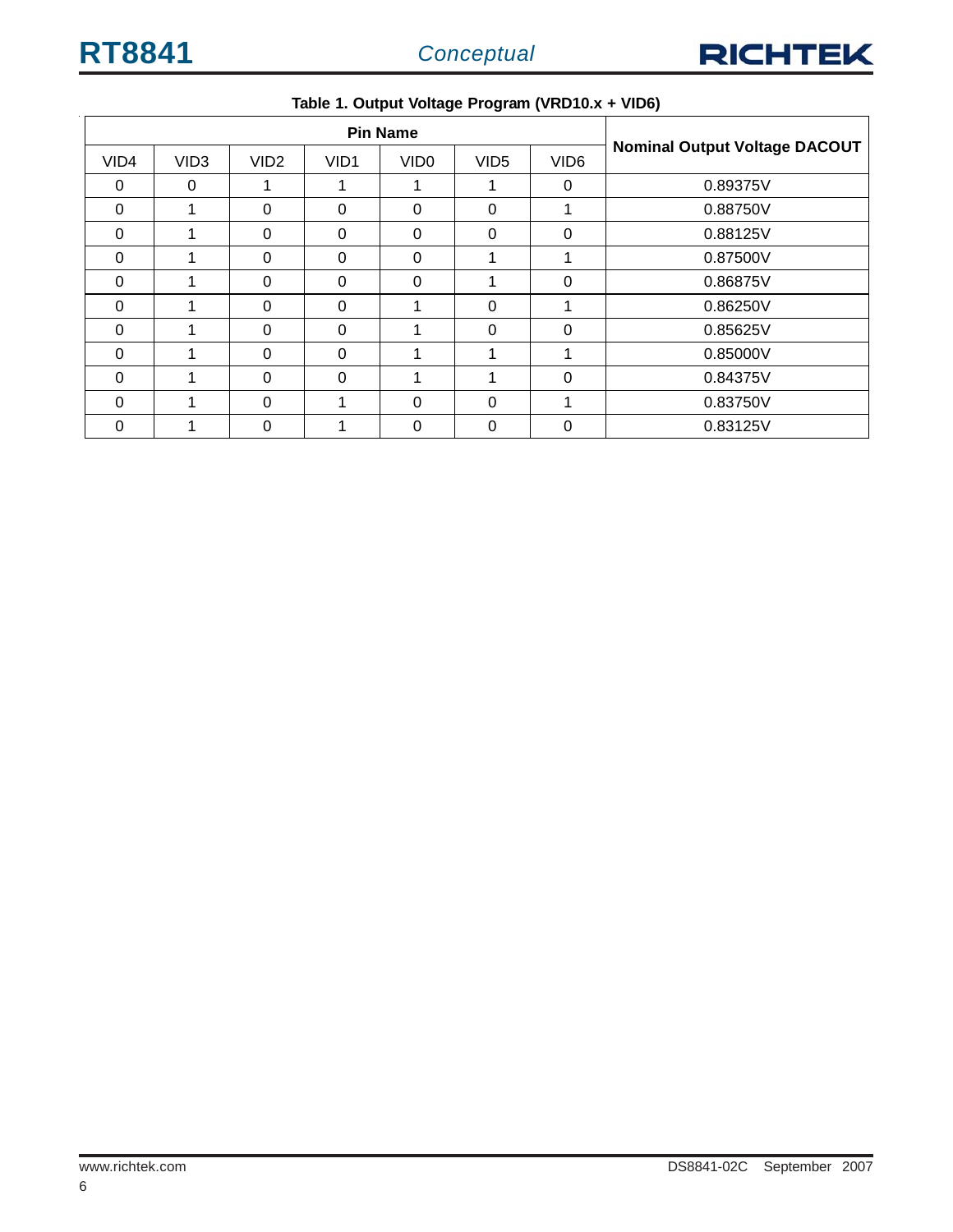

l,

| <b>Pin Name</b> | <b>Nominal Output Voltage</b> |  |  |  |  |
|-----------------|-------------------------------|--|--|--|--|
| <b>HEX</b>      | <b>DACOUT</b>                 |  |  |  |  |
| 00              | <b>OFF</b>                    |  |  |  |  |
| 01              | <b>OFF</b>                    |  |  |  |  |
| 02              | 1.60000V                      |  |  |  |  |
| 03              | 1.59375V                      |  |  |  |  |
| 04              | 1.58750V                      |  |  |  |  |
| 05              | 1.58125V                      |  |  |  |  |
| 06              | 1.57500V                      |  |  |  |  |
| 07              | 1.56875V                      |  |  |  |  |
| 08              | 1.56250V                      |  |  |  |  |
| 09              | 1.55625V                      |  |  |  |  |
| 0A              | 1.55000V                      |  |  |  |  |
| 0B              | 1.54375V                      |  |  |  |  |
| 0C              | 1.53750V                      |  |  |  |  |
| 0D              | 1.53125V                      |  |  |  |  |
| 0E              | 1.52500V                      |  |  |  |  |
| 0F              | 1.51875V                      |  |  |  |  |
| 10              | 1.51250V                      |  |  |  |  |
| 11              | 1.50625V                      |  |  |  |  |
| 12              | 1.50000V                      |  |  |  |  |
| 13              | 1.49375V                      |  |  |  |  |
| 14              | 1.48750V                      |  |  |  |  |
| 15              | 1.48125V                      |  |  |  |  |
| 16              | 1.47500V                      |  |  |  |  |
| 17              | 1.46875V                      |  |  |  |  |
| 18              | 1.46250V                      |  |  |  |  |
| 19              | 1.45625V                      |  |  |  |  |
| 1A              | 1.45000V                      |  |  |  |  |
| 1B              | 1.44375V                      |  |  |  |  |
| 1C              | 1.43750V                      |  |  |  |  |
| 1D              | 1.43125V                      |  |  |  |  |
| 1E              | 1.42500V                      |  |  |  |  |
| 1F              | 1.41875V                      |  |  |  |  |
| 20              | 1.41250V                      |  |  |  |  |
| 21              | 1.40625V                      |  |  |  |  |
| 22              | 1.40000V                      |  |  |  |  |
| 23              | 1.39375V                      |  |  |  |  |
| 24              | 1.38750V                      |  |  |  |  |
| 25              | 1.38125V                      |  |  |  |  |
| 26              | 1.37500V                      |  |  |  |  |

|  |  | Table 2. Output Voltage Program (VRD11) |  |
|--|--|-----------------------------------------|--|
|  |  |                                         |  |

| <b>Pin Name</b> | <b>Nominal Output Voltage DACOUT</b> |  |  |  |  |
|-----------------|--------------------------------------|--|--|--|--|
| <b>HEX</b>      |                                      |  |  |  |  |
| 27              | 1.36875V                             |  |  |  |  |
| 28              | 1.36250V                             |  |  |  |  |
| 29              | 1.35625V                             |  |  |  |  |
| 2A              | 1.35000V                             |  |  |  |  |
| 2B              | 1.34375V                             |  |  |  |  |
| 2C              | 1.33750V                             |  |  |  |  |
| 2D              | 1.33125V                             |  |  |  |  |
| 2E              | 1.32500V                             |  |  |  |  |
| 2F              | 1.31875V                             |  |  |  |  |
| 30              | 1.31250V                             |  |  |  |  |
| 31              | 1.30625V                             |  |  |  |  |
| 32              | 1.30000V                             |  |  |  |  |
| 33              | 1.29375V                             |  |  |  |  |
| 34              | 1.28750V                             |  |  |  |  |
| 35              | 1.28125V                             |  |  |  |  |
| 36              | 1.27500V                             |  |  |  |  |
| 37              | 1.26875V                             |  |  |  |  |
| 38              | 1.26250V                             |  |  |  |  |
| 39              | 1.25625V                             |  |  |  |  |
| 3A              | 1.25000V                             |  |  |  |  |
| 3B              | 1.24375V                             |  |  |  |  |
| 3C              | 1.23750V                             |  |  |  |  |
| 3D              | 1.23125V                             |  |  |  |  |
| ЗE              | 1.22500V                             |  |  |  |  |
| 3F              | 1.21875V                             |  |  |  |  |
| 40              | 1.21250V                             |  |  |  |  |
| 41              | 1.20625V                             |  |  |  |  |
| 42              | 1.20000V                             |  |  |  |  |
| 43              | 1.19375V                             |  |  |  |  |
| 44              | 1.18750V                             |  |  |  |  |
| 45              | 1.18125V                             |  |  |  |  |
| 46              | 1.17500V                             |  |  |  |  |
| 47              | 1.16875V                             |  |  |  |  |
| 48              | 1.16250V                             |  |  |  |  |
| 49              | 1.15625V                             |  |  |  |  |
| 4A              | 1.15000V                             |  |  |  |  |
| 4B              | 1.14375V                             |  |  |  |  |
| 4C              | 1.13750V                             |  |  |  |  |
| 4D              | 1.13125V                             |  |  |  |  |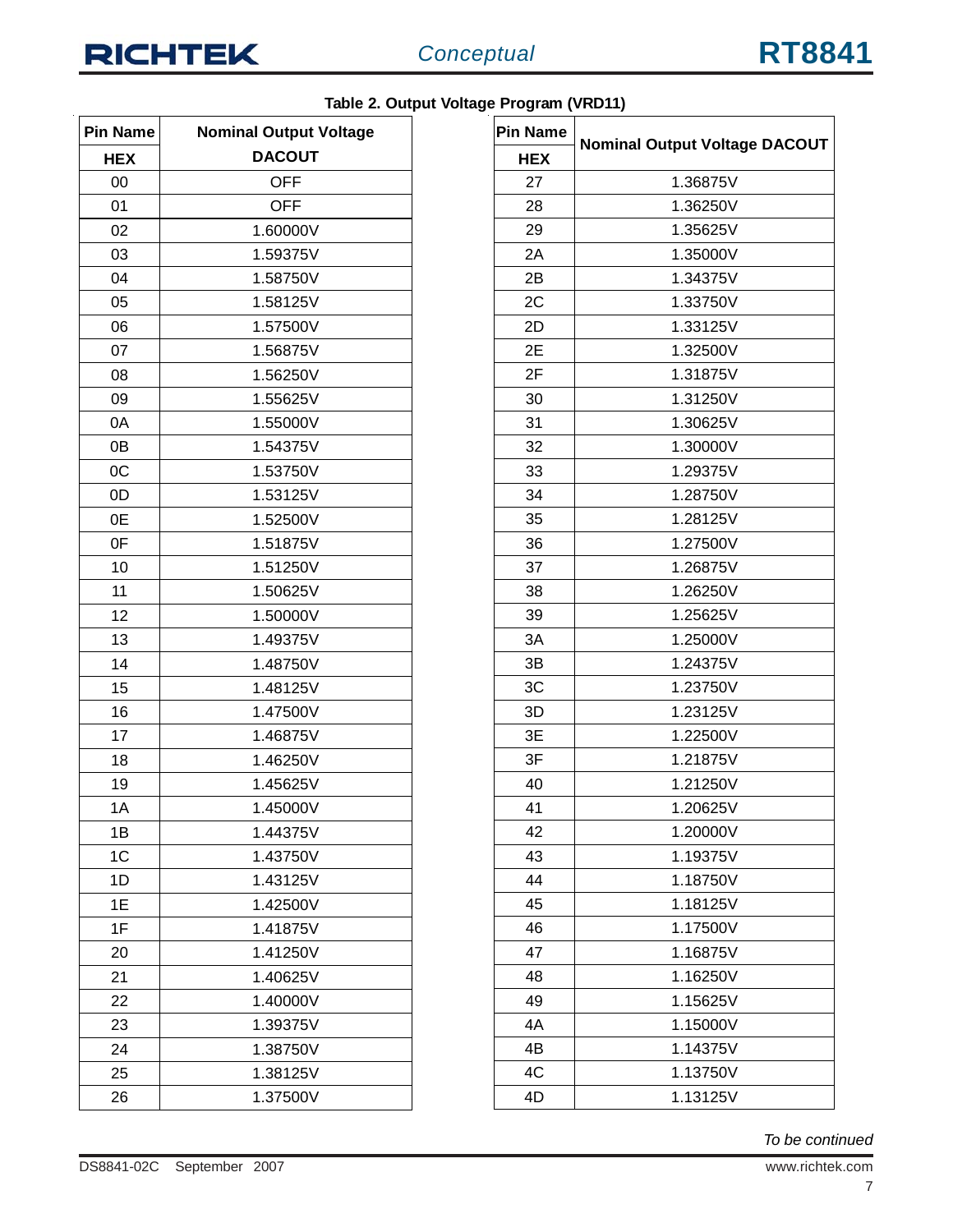

| <b>Pin Name</b> |                                      |  |  |  |  |
|-----------------|--------------------------------------|--|--|--|--|
| <b>HEX</b>      | <b>Nominal Output Voltage DACOUT</b> |  |  |  |  |
| 4E              | 1.12500V                             |  |  |  |  |
| 4F              | 1.11875V                             |  |  |  |  |
| 50              | 1.11250V                             |  |  |  |  |
| 51              | 1.10625V                             |  |  |  |  |
| 52              | 1.10000V                             |  |  |  |  |
| 53              | 1.09375V                             |  |  |  |  |
| 54              | 1.08750V                             |  |  |  |  |
| 55              | 1.08125V                             |  |  |  |  |
| 56              | 1.07500V                             |  |  |  |  |
| 57              | 1.06875V                             |  |  |  |  |
| 58              | 1.06250V                             |  |  |  |  |
| 59              | 1.05625V                             |  |  |  |  |
| 5A              | 1.05000V                             |  |  |  |  |
| 5B              | 1.04375V                             |  |  |  |  |
| 5C              | 1.03750V                             |  |  |  |  |
| 5D              | 1.03125V                             |  |  |  |  |
| 5E              | 1.02500V                             |  |  |  |  |
| 5F              | 1.01875V                             |  |  |  |  |
| 60              | 1.01250V                             |  |  |  |  |
| 61              | 1.00625V                             |  |  |  |  |
| 62              | 1.00000V                             |  |  |  |  |
| 63              | 0.99375V                             |  |  |  |  |
| 64              | 0.98750V                             |  |  |  |  |
| 65              | 0.98125V                             |  |  |  |  |
| 66              | 0.97500V                             |  |  |  |  |
| 67              | 0.96875V                             |  |  |  |  |
| 68              | 0.96250V                             |  |  |  |  |
| 69              | 0.95625V                             |  |  |  |  |
| 6A              | 0.95000V                             |  |  |  |  |
| 6B              | 0.94375V                             |  |  |  |  |
| 6C              | 0.93750V                             |  |  |  |  |
| 6D              | 0.93125V                             |  |  |  |  |
| 6Е              | 0.92500V                             |  |  |  |  |
| 6F              | 0.91875V                             |  |  |  |  |
| 70              | 0.91250V                             |  |  |  |  |
| 71              | 0.90625V                             |  |  |  |  |
| 72              | 0.90000V                             |  |  |  |  |
| 73              | 0.89375V                             |  |  |  |  |
| 74              | 0.88750V                             |  |  |  |  |

|  | Table 2. Output Voltage Program (VRD11) |  |
|--|-----------------------------------------|--|
|  |                                         |  |

| <b>Pin Name</b> | <b>Nominal Output Voltage DACOUT</b> |  |  |  |  |  |
|-----------------|--------------------------------------|--|--|--|--|--|
| <b>HEX</b>      |                                      |  |  |  |  |  |
| 75              | 0.88125V                             |  |  |  |  |  |
| 76              | 0.87500V                             |  |  |  |  |  |
| 77              | 0.86875V                             |  |  |  |  |  |
| 78              | 0.86250V                             |  |  |  |  |  |
| 79              | 0.85625V                             |  |  |  |  |  |
| 7A              | 0.85000V                             |  |  |  |  |  |
| 7B              | 0.84375V                             |  |  |  |  |  |
| 7C              | 0.83750V                             |  |  |  |  |  |
| 7D              | 0.83125V                             |  |  |  |  |  |
| 7E              | 0.82500V                             |  |  |  |  |  |
| 7F              | 0.81875V                             |  |  |  |  |  |
| 80              | 0.81250V                             |  |  |  |  |  |
| 81              | 0.80625V                             |  |  |  |  |  |
| 82              | 0.80000V                             |  |  |  |  |  |
| 83              | 0.79375V                             |  |  |  |  |  |
| 84              | 0.78750V                             |  |  |  |  |  |
| 85              | 0.78125V                             |  |  |  |  |  |
| 86              | 0.77500V                             |  |  |  |  |  |
| 87              | 0.76875V                             |  |  |  |  |  |
| 88              | 0.76250V                             |  |  |  |  |  |
| 89              | 0.75625V                             |  |  |  |  |  |
| 8A              | 0.75000V                             |  |  |  |  |  |
| 8B              | 0.74375V                             |  |  |  |  |  |
| 8C              | 0.73750V                             |  |  |  |  |  |
| 8D              | 0.73125V                             |  |  |  |  |  |
| 8Ε              | 0.72500V                             |  |  |  |  |  |
| 8F              | 0.71875V                             |  |  |  |  |  |
| 90              | 0.71250V                             |  |  |  |  |  |
| 91              | 0.70625V                             |  |  |  |  |  |
| 92              | 0.70000V                             |  |  |  |  |  |
| 93              | 0.69375V                             |  |  |  |  |  |
| 94              | 0.68750V                             |  |  |  |  |  |
| 95              | 0.68125V                             |  |  |  |  |  |
| 96              | 0.67500V                             |  |  |  |  |  |
| 97              | 0.66875V                             |  |  |  |  |  |
| 98              | 0.66250V                             |  |  |  |  |  |
| 99              | 0.65625V                             |  |  |  |  |  |
| 9Α              | 0.65000V                             |  |  |  |  |  |
| 9Β              | 0.64375V                             |  |  |  |  |  |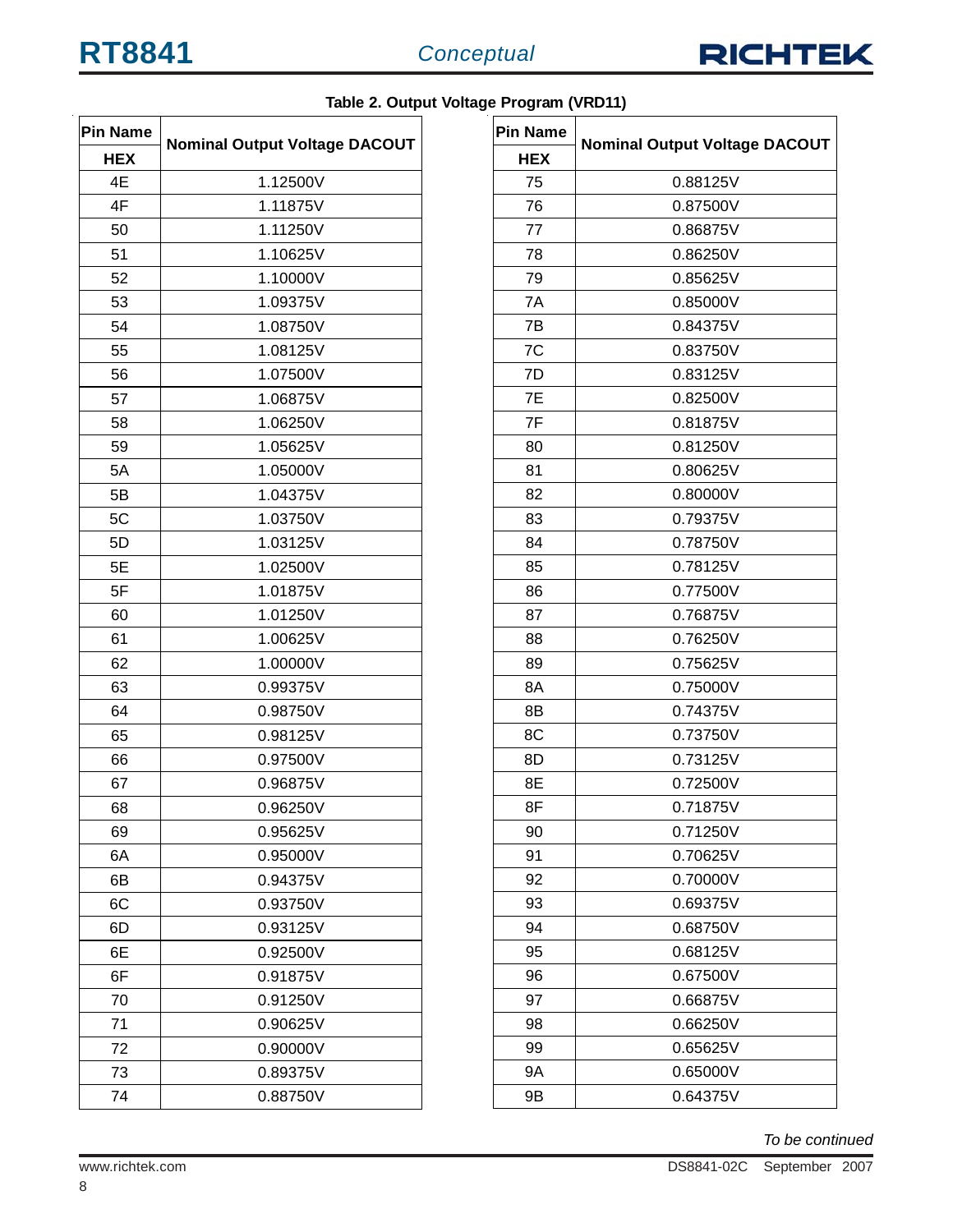| <b>Pin Name</b> |                                      |
|-----------------|--------------------------------------|
| <b>HEX</b>      | <b>Nominal Output Voltage DACOUT</b> |
| 9C              | 0.63750V                             |
| 9D              | 0.63125V                             |
| 9E              | 0.62500V                             |
| 9F              | 0.61875V                             |
| A <sub>0</sub>  | 0.61250V                             |
| A1              | 0.60625V                             |
| A <sub>2</sub>  | 0.60000V                             |
| A3              | 0.59375V                             |
| A4              | 0.58750V                             |
| A <sub>5</sub>  | 0.58125V                             |
| A <sub>6</sub>  | 0.57500V                             |
| A7              | 0.56875V                             |
| A <sub>8</sub>  | 0.56250V                             |
| A <sub>9</sub>  | 0.55625V                             |
| AA              | 0.55000V                             |
| AB              | 0.54375V                             |
| АC              | 0.53750V                             |
| <b>AD</b>       | 0.53125V                             |
| AE              | 0.52500V                             |
| AF              | 0.51875V                             |
| B <sub>0</sub>  | 0.51250V                             |
| B <sub>1</sub>  | 0.50625V                             |
| B <sub>2</sub>  | 0.50000V                             |
| B <sub>3</sub>  | Х                                    |
| <b>B4</b>       | Х                                    |
| B <sub>5</sub>  | Χ                                    |
| B <sub>6</sub>  | Χ                                    |
| B7              | Χ                                    |
| B8              | X                                    |
| B <sub>9</sub>  | X                                    |
| BA              | Χ                                    |
| BB              | X                                    |
| BC              | X                                    |
| BD              | X                                    |
| BE              | X                                    |
| ΒF              | X                                    |
| C <sub>0</sub>  | X                                    |
| C <sub>1</sub>  | Χ                                    |
| C <sub>2</sub>  | X                                    |

|  | Table 2. Output Voltage Program (VRD11) |  |
|--|-----------------------------------------|--|
|  |                                         |  |

| <b>Pin Name</b> | <b>Nominal Output Voltage DACOUT</b> |
|-----------------|--------------------------------------|
| <b>HEX</b>      |                                      |
| C <sub>3</sub>  | Χ                                    |
| C <sub>4</sub>  | X                                    |
| C <sub>5</sub>  | X                                    |
| C <sub>6</sub>  | Χ                                    |
| C7              | X                                    |
| C <sub>8</sub>  | X                                    |
| C <sub>9</sub>  | X                                    |
| CA              | X                                    |
| CB              | X                                    |
| CC              | X                                    |
| CD              | Χ                                    |
| <b>CE</b>       | X                                    |
| CF              | Χ                                    |
| D <sub>0</sub>  | X                                    |
| D <sub>1</sub>  | X                                    |
| D <sub>2</sub>  | X                                    |
| D <sub>3</sub>  | X                                    |
| D <sub>4</sub>  | X                                    |
| D <sub>5</sub>  | X                                    |
| D <sub>6</sub>  | Χ                                    |
| D7              | X                                    |
| D <sub>8</sub>  | X                                    |
| D <sub>9</sub>  | X                                    |
| DA              | Χ                                    |
| DB              | Χ                                    |
| DC              | X                                    |
| DD              | X                                    |
| DE              | Χ                                    |
| DF              | X                                    |
| E <sub>0</sub>  | X                                    |
| E1              | X                                    |
| E <sub>2</sub>  | X                                    |
| E <sub>3</sub>  | X                                    |
| E4              | $\overline{\mathsf{X}}$              |
| E <sub>5</sub>  | X                                    |
| E <sub>6</sub>  | X                                    |
| E7              | X                                    |
| E <sub>8</sub>  | X                                    |
| E9              | X                                    |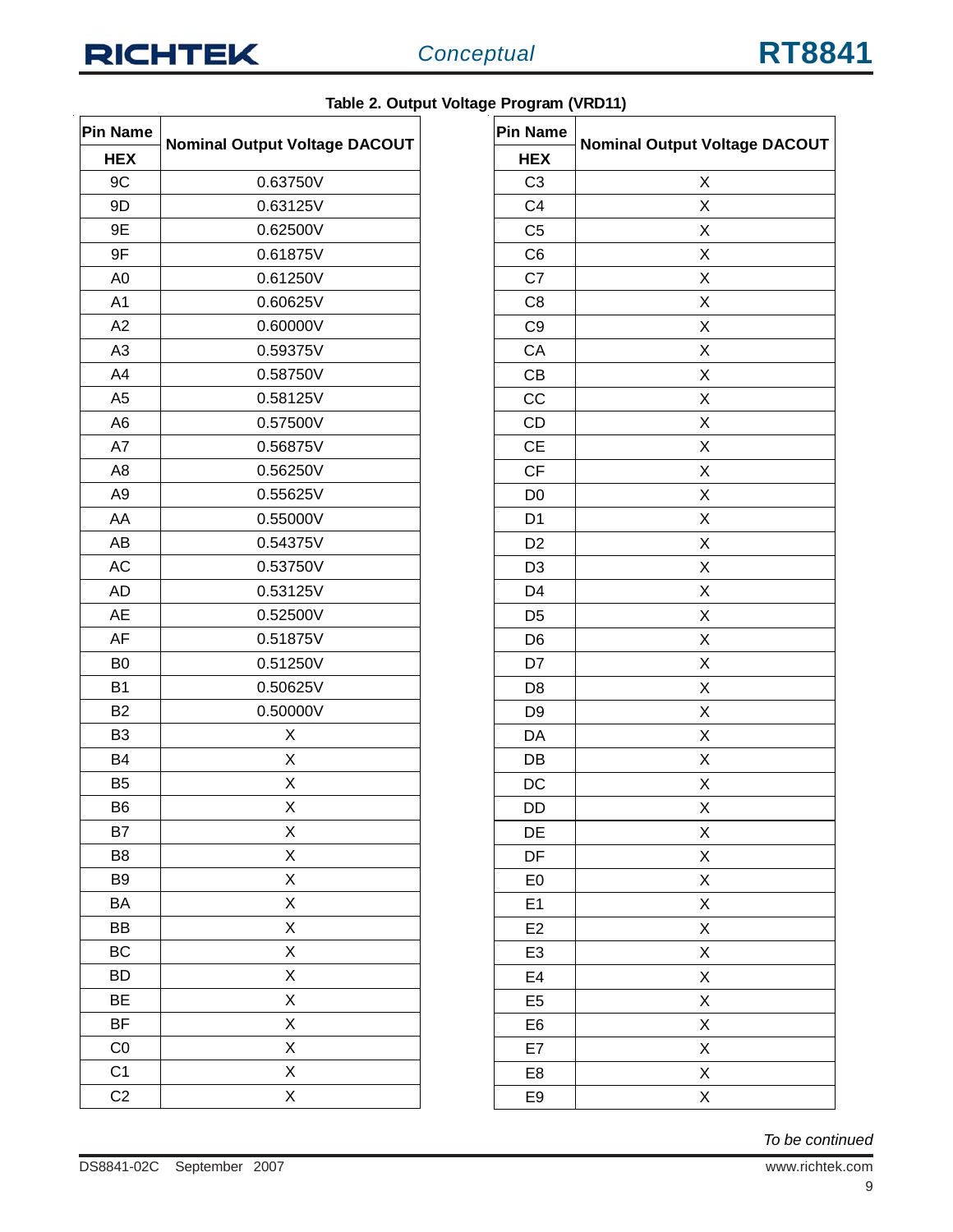

| <b>Pin Name</b> | <b>Nominal Output Voltage DACOUT</b> |
|-----------------|--------------------------------------|
| <b>HEX</b>      |                                      |
| EA              | X                                    |
| EB              | X                                    |
| EC              | Χ                                    |
| <b>ED</b>       | X                                    |
| EE              | X                                    |
| EF              | Χ                                    |
| F <sub>0</sub>  | Χ                                    |
| F <sub>1</sub>  | X                                    |
| F <sub>2</sub>  | X                                    |
| F <sub>3</sub>  | X                                    |
| F4              | X                                    |
| F <sub>5</sub>  | X                                    |
| F <sub>6</sub>  | X                                    |
| F7              | X                                    |
| F <sub>8</sub>  | X                                    |
| F9              | X                                    |
| FA              | Χ                                    |
| <b>FB</b>       | X                                    |
| <b>FC</b>       | X                                    |
| <b>FD</b>       | X                                    |
| <b>FE</b>       | <b>OFF</b>                           |
| FF              | <b>OFF</b>                           |

#### **Table 2. Output Voltage Program (VRD11)**

Note: (1) 0 : Connected to GND

(2) 1 : Open

 $(3)$  X : Don't Care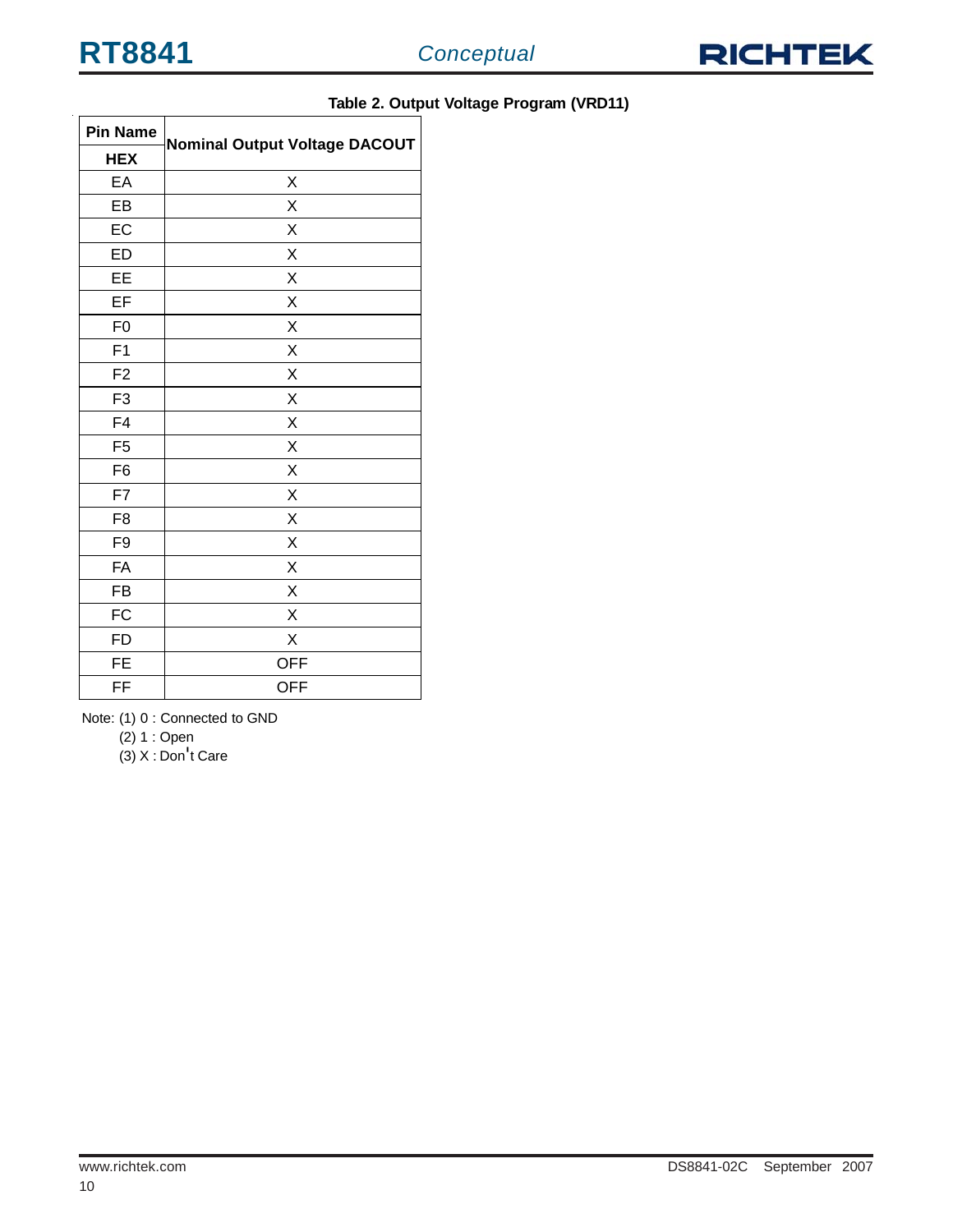

|                |                  |                  | , or carpar renage : 1 cg. and (1 to) |                     |                               |
|----------------|------------------|------------------|---------------------------------------|---------------------|-------------------------------|
| VID4           | VID <sub>3</sub> | VID <sub>2</sub> | VID1                                  | VID <sub>0</sub>    | Nominal Output Voltage DACOUT |
| $\pmb{0}$      | $\pmb{0}$        | $\pmb{0}$        | $\pmb{0}$                             | $\pmb{0}$           | 1.550                         |
| $\pmb{0}$      | $\mathsf 0$      | $\mathsf 0$      | $\mathbf 0$                           | $\mathbf{1}$        | 1.525                         |
| $\pmb{0}$      | ${\bf 0}$        | $\mathbf 0$      | $\mathbf{1}$                          | $\pmb{0}$           | 1.500                         |
| $\pmb{0}$      | $\mathsf 0$      | $\mathsf 0$      | $\mathbf{1}$                          | $\mathbf{1}$        | 1.475                         |
| $\mathbf 0$    | $\mathsf 0$      | $\mathbf 1$      | $\mathbf 0$                           | $\mathbf 0$         | 1.450                         |
| $\pmb{0}$      | $\pmb{0}$        | $\mathbf{1}$     | $\mathbf 0$                           | $\mathbf{1}$        | 1.425                         |
| $\mathbf 0$    | $\mathbf 0$      | $\mathbf 1$      | $\mathbf{1}$                          | $\mathbf 0$         | 1.400                         |
| $\mathbf 0$    | $\mathbf 0$      | $\mathbf{1}$     | $\mathbf{1}$                          | $\mathbf{1}$        | 1.375                         |
| $\mathbf 0$    | $\mathbf 1$      | $\mathbf 0$      | $\mathbf 0$                           | $\mathbf 0$         | 1.350                         |
| $\mathbf 0$    | $\mathbf{1}$     | $\mathsf 0$      | $\mathbf 0$                           | $\mathbf{1}$        | 1.325                         |
| $\mathbf 0$    | $\mathbf{1}$     | $\mathsf 0$      | $\mathbf 1$                           | $\mathbf 0$         | 1.200                         |
| $\mathbf 0$    | $\mathbf 1$      | $\mathbf 0$      | $\mathbf{1}$                          | $\mathbf{1}$        | 1.275                         |
| $\mathbf 0$    | $\mathbf 1$      | $\mathbf 1$      | $\mathbf 0$                           | $\mathbf 0$         | 1.250                         |
| $\mathbf 0$    | $\mathbf 1$      | $\mathbf{1}$     | $\mathbf 0$                           | $\mathbf{1}$        | 1.225                         |
| $\mathbf 0$    | $\mathbf{1}$     | $\mathbf 1$      | $\mathbf 1$                           | $\mathbf 0$         | 1.200                         |
| $\pmb{0}$      | $\mathbf{1}$     | $\mathbf{1}$     | $\mathbf{1}$                          | $\mathbf{1}$        | 1.175                         |
| $\mathbf{1}$   | $\mathbf 0$      | $\mathbf 0$      | $\pmb{0}$                             | $\mathbf 0$         | 1.150                         |
| $\mathbf{1}$   | $\mathbf 0$      | $\mathbf 0$      | $\mathbf 0$                           | $\mathbf{1}$        | 1.125                         |
| $\mathbf{1}$   | $\mathbf 0$      | $\mathbf 0$      | $\mathbf 1$                           | $\pmb{0}$           | 1.100                         |
| $\mathbf 1$    | $\mathbf 0$      | $\mathbf 0$      | $\mathbf 1$                           | $\mathbf{1}$        | 1.075                         |
| $\mathbf 1$    | $\mathbf 0$      | $\mathbf{1}$     | $\mathbf 0$                           | $\mathbf 0$         | 1.050                         |
| $\mathbf 1$    | $\mathbf 0$      | $\mathbf{1}$     | $\mathbf 0$                           | $\mathbf 1$         | 1.025                         |
| $\mathbf{1}$   | $\mathbf 0$      | $\mathbf 1$      | $\mathbf 1$                           | $\pmb{0}$           | 1.000                         |
| $\overline{1}$ | $\pmb{0}$        | $\overline{1}$   | $\overline{1}$                        | $\mathbf{1}$        | 0.975                         |
| $\mathbf{1}$   | $\mathbf{1}$     | $\mathbf 0$      | $\pmb{0}$                             | $\pmb{0}$           | 0.950                         |
| $\mathbf{1}$   | $\mathbf 1$      | $\mathbf 0$      | $\mathsf 0$                           | $\mathbf{1}$        | 0.925                         |
| $\mathbf{1}$   | $\overline{1}$   | $\mathsf 0$      | $\mathbf{1}$                          | $\mathsf{O}\xspace$ | 0.900                         |
| $\mathbf{1}$   | $\mathbf{1}$     | $\mathbf 0$      | $\mathbf{1}$                          | $\mathbf 1$         | 0.875                         |
| $\mathbf{1}$   | $\mathbf 1$      | $\mathbf{1}$     | $\mathsf 0$                           | $\mathbf 0$         | 0.850                         |
| $\mathbf{1}$   | $\mathbf{1}$     | $\mathbf{1}$     | $\mathsf 0$                           | $\mathbf 1$         | 0.825                         |
| $\mathbf{1}$   | $\mathbf{1}$     | $\mathbf{1}$     | $\mathbf 1$                           | $\pmb{0}$           | 0.800                         |
| $\ddagger$     | $\mathbf{1}$     | $\ddagger$       | $\mathbf{1}$                          | $\mathbf{1}$        | Shutdown                      |

|  |  | Table 3. Output Voltage Program (K8) |  |
|--|--|--------------------------------------|--|

Note: (1) 0 : Connected to GND

(2) 1 : Open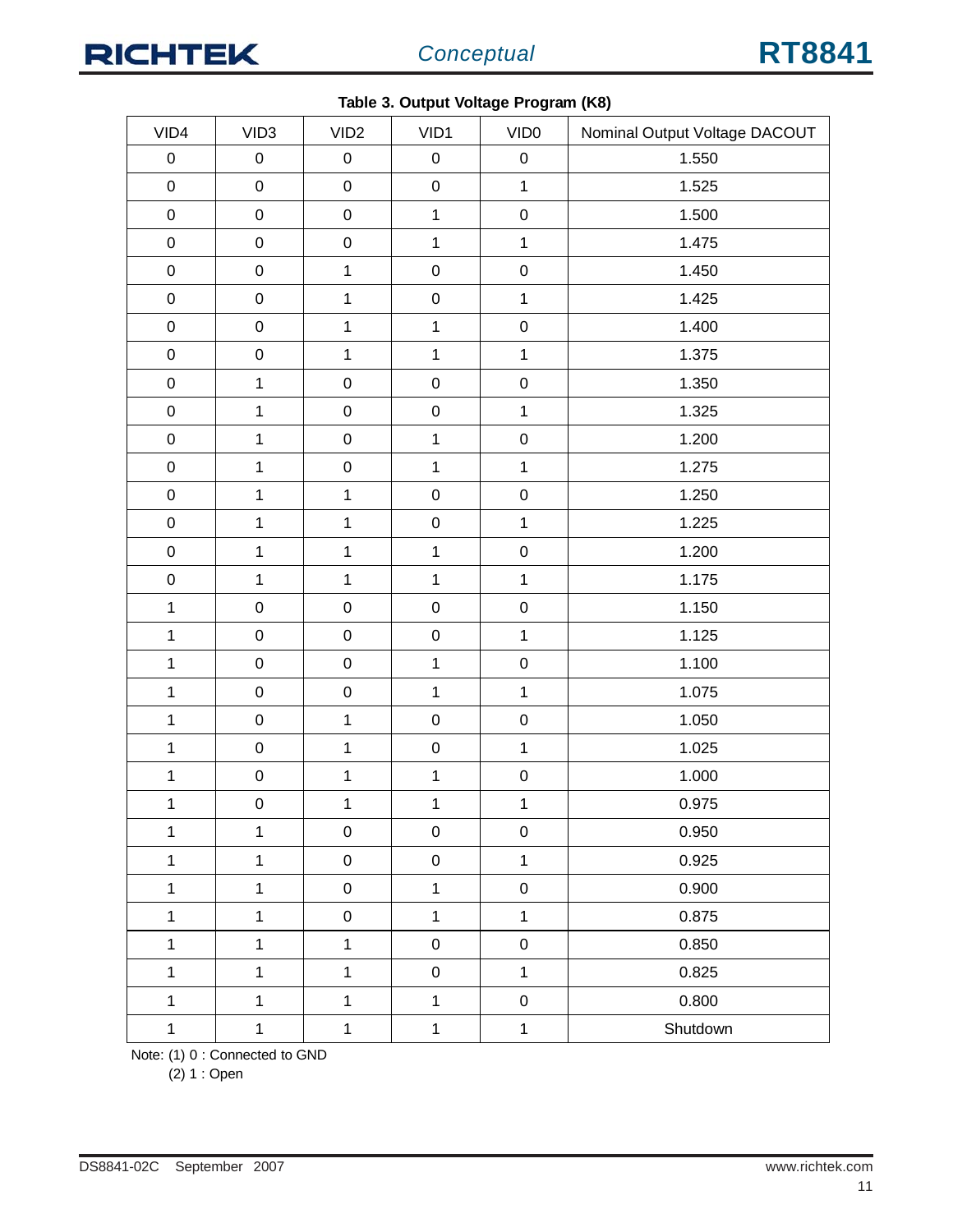

|                  | . as capat to have the control of the control of the control of the control of the control of the control of the control of the control of the control of the control of the control of the control of the control of the cont |                  |                  |                     |                  |                                      |
|------------------|--------------------------------------------------------------------------------------------------------------------------------------------------------------------------------------------------------------------------------|------------------|------------------|---------------------|------------------|--------------------------------------|
|                  |                                                                                                                                                                                                                                |                  | <b>Pin Name</b>  |                     |                  | <b>Nominal Output Voltage DACOUT</b> |
| VID <sub>5</sub> | VID4                                                                                                                                                                                                                           | VID <sub>3</sub> | VID <sub>2</sub> | VID1                | VID <sub>0</sub> |                                      |
| $\pmb{0}$        | $\pmb{0}$                                                                                                                                                                                                                      | $\pmb{0}$        | $\pmb{0}$        | $\pmb{0}$           | $\pmb{0}$        | 1.5500                               |
| $\mathbf 0$      | $\pmb{0}$                                                                                                                                                                                                                      | $\pmb{0}$        | $\mathbf 0$      | $\pmb{0}$           | $\mathbf{1}$     | 1.5250                               |
| $\pmb{0}$        | $\pmb{0}$                                                                                                                                                                                                                      | $\mathbf 0$      | $\mathbf 0$      | $\mathbf{1}$        | $\mathbf 0$      | 1.5000                               |
| $\pmb{0}$        | $\boldsymbol{0}$                                                                                                                                                                                                               | $\pmb{0}$        | $\mathbf 0$      | $\mathbf{1}$        | $\mathbf{1}$     | 1.4750                               |
| $\mathbf 0$      | $\boldsymbol{0}$                                                                                                                                                                                                               | $\mathbf 0$      | 1                | $\mathbf 0$         | $\mathbf 0$      | 1.4500                               |
| $\mathbf 0$      | $\mathsf 0$                                                                                                                                                                                                                    | $\mathbf 0$      | $\mathbf 1$      | $\pmb{0}$           | $\mathbf{1}$     | 1.4250                               |
| $\mathbf 0$      | $\pmb{0}$                                                                                                                                                                                                                      | $\mathbf 0$      | $\mathbf{1}$     | $\mathbf{1}$        | $\mathbf 0$      | 1.4000                               |
| $\pmb{0}$        | $\pmb{0}$                                                                                                                                                                                                                      | $\mathbf 0$      | $\mathbf{1}$     | $\mathbf{1}$        | $\mathbf{1}$     | 1.3750                               |
| $\mathbf 0$      | $\boldsymbol{0}$                                                                                                                                                                                                               | $\mathbf{1}$     | $\mathbf 0$      | $\mathbf 0$         | $\mathbf 0$      | 1.3500                               |
| $\mathbf 0$      | $\pmb{0}$                                                                                                                                                                                                                      | $\mathbf{1}$     | $\mathbf 0$      | $\pmb{0}$           | $\mathbf{1}$     | 1.3250                               |
| $\mathbf 0$      | $\boldsymbol{0}$                                                                                                                                                                                                               | $\mathbf{1}$     | $\mathbf 0$      | $\mathbf{1}$        | $\mathbf 0$      | 1.3000                               |
| $\mathbf 0$      | $\boldsymbol{0}$                                                                                                                                                                                                               | $\mathbf{1}$     | $\mathbf 0$      | $\mathbf{1}$        | $\mathbf{1}$     | 1.2750                               |
| $\mathbf 0$      | $\pmb{0}$                                                                                                                                                                                                                      | $\mathbf{1}$     | $\mathbf{1}$     | $\mathbf 0$         | $\mathbf 0$      | 1.2500                               |
| $\mathbf 0$      | $\boldsymbol{0}$                                                                                                                                                                                                               | $\mathbf{1}$     | $\mathbf{1}$     | $\mathbf 0$         | $\mathbf{1}$     | 1.2250                               |
| $\mathbf 0$      | $\pmb{0}$                                                                                                                                                                                                                      | $\mathbf{1}$     | $\mathbf{1}$     | $\mathbf{1}$        | $\mathbf 0$      | 1.2000                               |
| $\mathbf 0$      | $\boldsymbol{0}$                                                                                                                                                                                                               | $\mathbf{1}$     | $\mathbf{1}$     | $\mathbf{1}$        | $\mathbf{1}$     | 1.1750                               |
| $\mathbf 0$      | $\mathbf{1}$                                                                                                                                                                                                                   | $\mathbf 0$      | $\mathbf 0$      | $\pmb{0}$           | $\pmb{0}$        | 1.1500                               |
| $\mathbf 0$      | $\mathbf 1$                                                                                                                                                                                                                    | $\pmb{0}$        | $\mathbf 0$      | $\mathbf 0$         | $\mathbf{1}$     | 1.1250                               |
| $\mathbf 0$      | $\mathbf{1}$                                                                                                                                                                                                                   | $\pmb{0}$        | $\mathsf 0$      | $\mathbf{1}$        | $\mathbf 0$      | 1.1000                               |
| $\mathbf 0$      | $\mathbf{1}$                                                                                                                                                                                                                   | $\mathbf 0$      | $\pmb{0}$        | $\mathbf{1}$        | $\mathbf{1}$     | 1.0750                               |
| $\mathbf 0$      | $\mathbf{1}$                                                                                                                                                                                                                   | $\pmb{0}$        | $\mathbf{1}$     | $\pmb{0}$           | $\pmb{0}$        | 1.0500                               |
| $\mathbf 0$      | $\mathbf 1$                                                                                                                                                                                                                    | $\mathbf 0$      | $\mathbf{1}$     | $\pmb{0}$           | $\mathbf{1}$     | 1.0250                               |
| $\mathbf 0$      | $\mathbf 1$                                                                                                                                                                                                                    | $\mathbf 0$      | $\mathbf{1}$     | $\mathbf{1}$        | $\pmb{0}$        | 1.0000                               |
| $\pmb{0}$        | $\mathbf{1}$                                                                                                                                                                                                                   | ${\bf 0}$        | $\mathbf{1}$     | $\mathbf 1$         | $\overline{1}$   | 0.9750                               |
| $\pmb{0}$        | $\mathbf{1}$                                                                                                                                                                                                                   | $\mathbf{1}$     | $\pmb{0}$        | $\mathsf{O}\xspace$ | $\pmb{0}$        | 0.9500                               |
| $\pmb{0}$        | $\mathbf 1$                                                                                                                                                                                                                    | $\mathbf{1}$     | $\pmb{0}$        | $\pmb{0}$           | $\mathbf{1}$     | 0.9250                               |
| $\mathbf 0$      | $\mathbf 1$                                                                                                                                                                                                                    | $\mathbf{1}$     | $\pmb{0}$        | $\mathbf{1}$        | $\mathbf 0$      | 0.9000                               |
| $\mathbf 0$      | $\mathbf{1}$                                                                                                                                                                                                                   | $\mathbf{1}$     | $\pmb{0}$        | $\mathbf{1}$        | $\mathbf{1}$     | 0.8750                               |
| $\mathbf 0$      | $\mathbf 1$                                                                                                                                                                                                                    | $\mathbf{1}$     | $\mathbf{1}$     | $\mathbf 0$         | $\mathbf 0$      | 0.8500                               |
| $\mathbf 0$      | $\mathbf{1}$                                                                                                                                                                                                                   | $\mathbf{1}$     | $\mathbf{1}$     | $\pmb{0}$           | $\mathbf{1}$     | 0.8250                               |
| $\boldsymbol{0}$ | $\mathbf{1}$                                                                                                                                                                                                                   | $\mathbf{1}$     | $\mathbf{1}$     | $\mathbf{1}$        | $\mathbf 0$      | 0.8000                               |
| $\mathbf 0$      | $\mathbf 1$                                                                                                                                                                                                                    | $\mathbf{1}$     | $\mathbf{1}$     | $\mathbf{1}$        | $\mathbf{1}$     | 0.7750                               |
| $\mathbf{1}$     | $\mathbf 0$                                                                                                                                                                                                                    | $\pmb{0}$        | $\mathbf 0$      | $\mathbf 0$         | $\pmb{0}$        | 0.7625                               |
| $\mathbf{1}$     | $\mathbf 0$                                                                                                                                                                                                                    | $\boldsymbol{0}$ | $\mathbf 0$      | $\pmb{0}$           | $\mathbf{1}$     | 0.7500                               |

**Table 4. Output Voltage Program (K8\_M2)**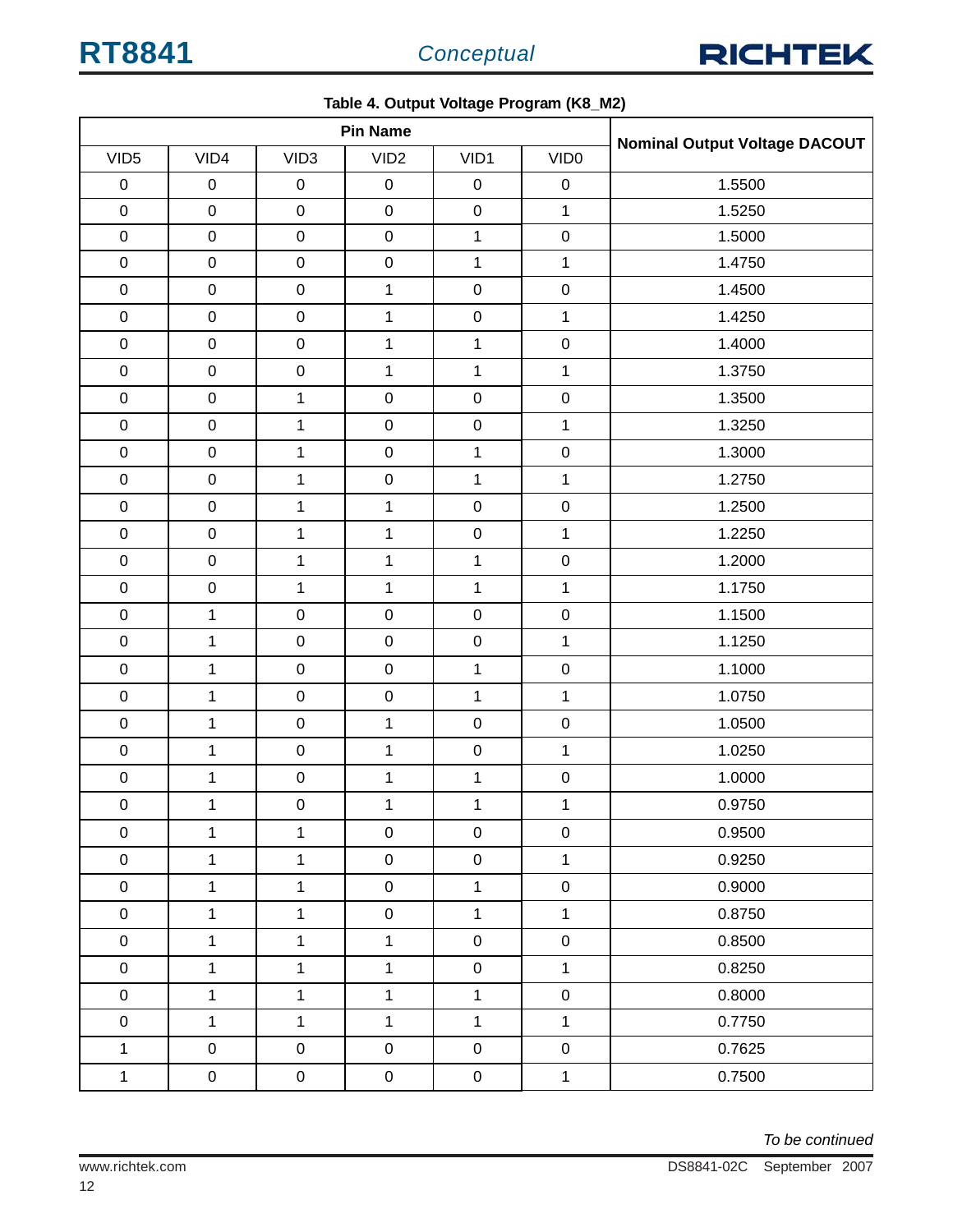|                  |                  |                  | <b>Pin Name</b>  | -            |                  |                                      |
|------------------|------------------|------------------|------------------|--------------|------------------|--------------------------------------|
| VID <sub>5</sub> | VID4             | VID <sub>3</sub> | VID <sub>2</sub> | VID1         | VID <sub>0</sub> | <b>Nominal Output Voltage DACOUT</b> |
| $\mathbf 1$      | $\pmb{0}$        | $\pmb{0}$        | $\mathbf 0$      | $\mathbf{1}$ | $\pmb{0}$        | 0.7375                               |
| $\mathbf 1$      | $\boldsymbol{0}$ | $\pmb{0}$        | $\mathsf 0$      | $\mathbf{1}$ | $\mathbf{1}$     | 0.7250                               |
| $\mathbf 1$      | $\boldsymbol{0}$ | $\pmb{0}$        | $\mathbf{1}$     | $\pmb{0}$    | $\mathbf 0$      | 0.7125                               |
| $\mathbf{1}$     | $\boldsymbol{0}$ | $\pmb{0}$        | $\mathbf 1$      | $\pmb{0}$    | $\mathbf{1}$     | 0.7000                               |
| $\mathbf{1}$     | $\boldsymbol{0}$ | $\pmb{0}$        | $\mathbf{1}$     | $\mathbf{1}$ | $\pmb{0}$        | 0.6875                               |
| $\mathbf{1}$     | $\pmb{0}$        | $\mathbf 0$      | $\mathbf{1}$     | $\mathbf{1}$ | $\mathbf{1}$     | 0.6750                               |
| $\mathbf{1}$     | $\pmb{0}$        | $\mathbf{1}$     | $\mathbf 0$      | $\pmb{0}$    | $\mathbf 0$      | 0.6625                               |
| $\mathbf{1}$     | $\pmb{0}$        | $\mathbf{1}$     | $\mathbf 0$      | $\pmb{0}$    | $\mathbf 1$      | 0.6500                               |
| $\mathbf 1$      | $\boldsymbol{0}$ | $\mathbf{1}$     | $\mathbf 0$      | $\mathbf 1$  | $\mathbf 0$      | 0.6375                               |
| $\mathbf{1}$     | $\boldsymbol{0}$ | $\mathbf{1}$     | $\mathbf 0$      | $\mathbf 1$  | $\mathbf{1}$     | 0.6250                               |
| $\mathbf{1}$     | $\boldsymbol{0}$ | $\mathbf{1}$     | $\mathbf{1}$     | $\pmb{0}$    | ${\bf 0}$        | 0.6125                               |
| $\mathbf{1}$     | $\pmb{0}$        | $\mathbf{1}$     | $\mathbf{1}$     | $\pmb{0}$    | 1                | 0.6000                               |
| $\mathbf{1}$     | $\mathbf 0$      | $\mathbf{1}$     | $\mathbf{1}$     | $\mathbf 1$  | $\mathbf 0$      | 0.5875                               |
| $\mathbf{1}$     | $\mathbf 0$      | $\mathbf{1}$     | $\mathbf{1}$     | $\mathbf{1}$ | $\mathbf{1}$     | 0.5750                               |
| $\mathbf{1}$     | $\mathbf 1$      | $\mathbf 0$      | $\mathbf 0$      | $\pmb{0}$    | $\mathbf 0$      | 0.5625                               |
| $\mathbf 1$      | $\mathbf 1$      | $\mathsf 0$      | $\pmb{0}$        | $\pmb{0}$    | $\mathbf{1}$     | 0.5500                               |
| $\mathbf{1}$     | $\mathbf{1}$     | $\mathbf 0$      | $\mathbf 0$      | $\mathbf{1}$ | $\mathbf 0$      | 0.5375                               |
| $\mathbf 1$      | $\mathbf 1$      | $\mathbf 0$      | $\mathbf 0$      | $\mathbf 1$  | $\mathbf{1}$     | 0.5250                               |
| $\mathbf{1}$     | $\mathbf 1$      | $\mathbf 0$      | $\mathbf 1$      | $\pmb{0}$    | $\mathbf 0$      | 0.5125                               |
| $\mathbf{1}$     | $\mathbf 1$      | $\mathbf 0$      | $\mathbf 1$      | $\pmb{0}$    | $\mathbf{1}$     | 0.5000                               |
| $\mathbf{1}$     | $\mathbf{1}$     | $\pmb{0}$        | $\mathbf{1}$     | $\mathbf{1}$ | $\pmb{0}$        | 0.4875                               |
| $\mathbf{1}$     | $\mathbf 1$      | $\mathbf 0$      | $\mathbf{1}$     | $\mathbf{1}$ | $\mathbf{1}$     | 0.4750                               |
| $\mathbf 1$      | $\mathbf 1$      | $\mathbf{1}$     | $\mathbf 0$      | $\pmb{0}$    | $\mathbf 0$      | 0.4625                               |
| 1                | 1                | 1                | 0                | 0            | 1                | 0.4500                               |
| $\mathbf{1}$     | $\mathbf{1}$     | $\mathbf{1}$     | $\mathbf 0$      | $\mathbf{1}$ | $\mathbf 0$      | 0.4375                               |
| $\mathbf 1$      | $\mathbf{1}$     | $\mathbf{1}$     | $\pmb{0}$        | $\mathbf{1}$ | $\mathbf{1}$     | 0.4250                               |
| $\mathbf{1}$     | $\mathbf{1}$     | $\mathbf{1}$     | $\mathbf{1}$     | $\mathbf 0$  | $\mathbf 0$      | 0.4125                               |
| $\mathbf{1}$     | $\mathbf{1}$     | $\mathbf{1}$     | $\mathbf{1}$     | $\mathbf 0$  | $\mathbf{1}$     | 0.4000                               |
| $\mathbf{1}$     | $\mathbf{1}$     | $\mathbf{1}$     | $\mathbf{1}$     | $\mathbf{1}$ | $\pmb{0}$        | 0.3875                               |
| $\mathbf{1}$     | $\mathbf 1$      | $\mathbf 1$      | $\mathbf{1}$     | $\mathbf 1$  | $\mathbf 1$      | 0.3750                               |

#### **Table 4. Output Voltage Program (K8\_M2)**

Note: (1) 0 : Connected to GND

(2) 1 : Open

(3) The voltage above are load independent for desktop and server platforms. For mobile platforms the voltage above correspond to zero load current.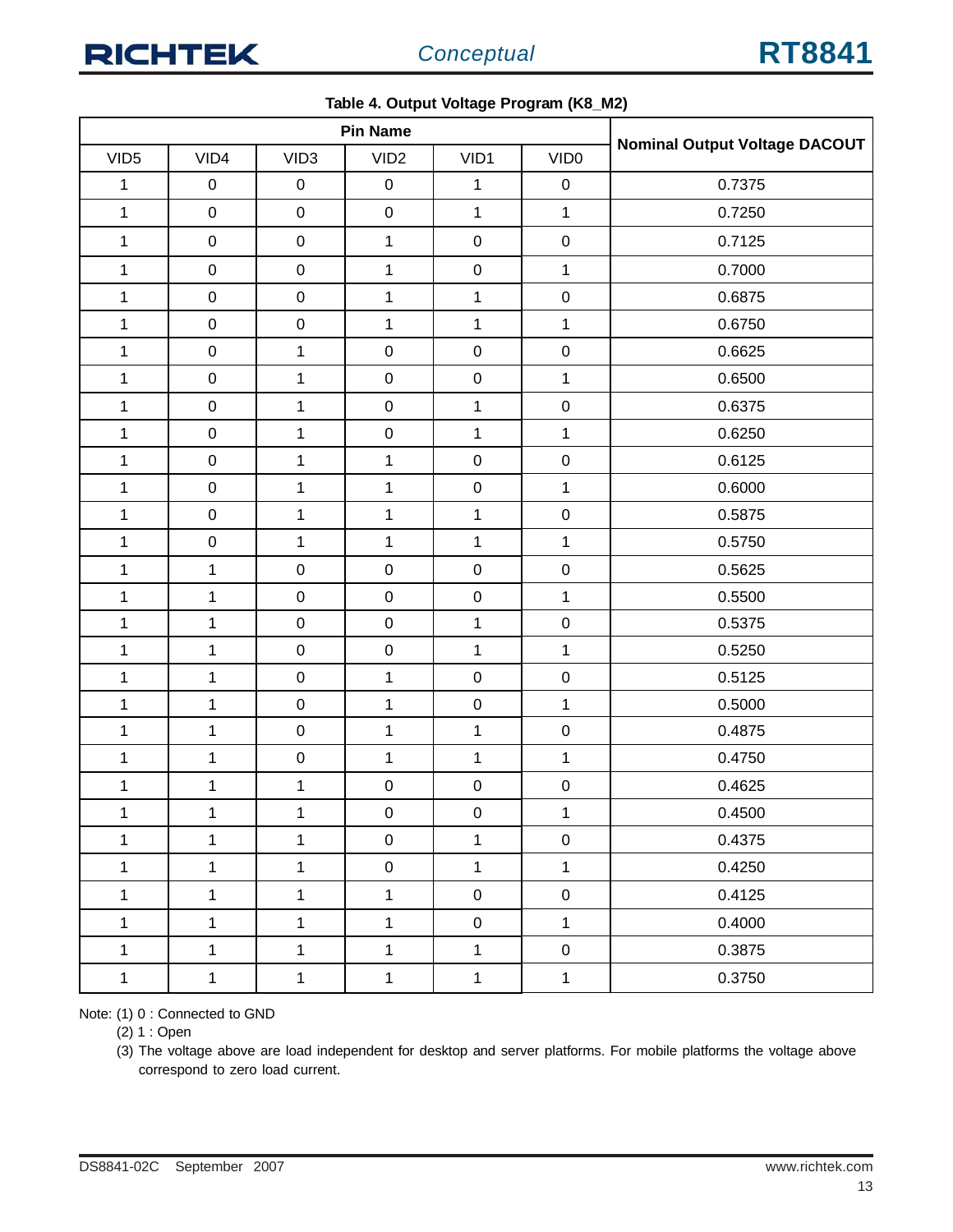

## **Functional Pin Description**

| Pin No.         | <b>Pin Name</b>        | <b>Pin Function</b>                                                  |  |  |  |
|-----------------|------------------------|----------------------------------------------------------------------|--|--|--|
| 1               | <b>VIDSEL</b>          | VID DAC Selection Pin.                                               |  |  |  |
| $\overline{2}$  | <b>FBRTN</b>           | Negative remote sense pin of output voltage.                         |  |  |  |
| 3               | SS/EN                  | Connect this pin to GND by a capacitor to adjust soft start time.    |  |  |  |
|                 |                        | Pull this pin to GND to disable controller.                          |  |  |  |
| 4               | <b>ADJ</b>             | Connect this pin to GND by a resistor to set loadline.               |  |  |  |
| 5               | <b>COMP</b>            | Output of error-amp and input of PWM comparator.                     |  |  |  |
| 6               | <b>FB</b>              | Inverting input of error-amp.                                        |  |  |  |
| $\overline{7}$  | <b>OFS</b>             | Connect this pin to GND by a resistor to set no-load offset voltage. |  |  |  |
| 8               | RT                     | Connect this pin to GND by a resistor to adjust frequency.           |  |  |  |
|                 |                        | Negative input of OCP comparator. (Positive input of OCP             |  |  |  |
| 9               | <b>IMAX</b>            | comparator is ADJ).                                                  |  |  |  |
| 10              | <b>GND</b>             | <b>Ground Pin</b>                                                    |  |  |  |
| 11, 14, 15, 18  | ISP4, ISP3, ISP2, ISP1 | Positive current sense pin of channel 1, 2, 3 and 4.                 |  |  |  |
| 12, 13, 16, 17  | ISN4, ISN3, ISN2, ISN1 | Negative current sense pin of channel 1, 2, 3 and 4.                 |  |  |  |
| 19              | VCC <sub>5</sub>       | Connect this pin to GND by a ceramic cap larger than 1 uF.           |  |  |  |
| 20,21           | PWM4, PWM3             | PWM output for channel 4 and channel 3.                              |  |  |  |
| 22,30           | BOOT2, BOOT1           | Bootstrap supply for channel 2 and channel 1.                        |  |  |  |
| 23,29           | UGATE2, UGATE1         | Upper gate driver for channel 2 and channel 1.                       |  |  |  |
| 24,28           | PHASE2, PHASE1         | Switching node of channel 2 and channel 1.                           |  |  |  |
| 25,27           | LGATE2, LGATE1         | Lower gate driver for channel 2 and channel 1.                       |  |  |  |
| 26              | VCC12                  | IC power supply. Connect to 12V.                                     |  |  |  |
| 31              | <b>PWRGD</b>           | Power good indicator.                                                |  |  |  |
| 32              | EN/VTT                 | VTT voltage detector input.                                          |  |  |  |
| 33 to 40        | VID7 to VID0           | Voltage identification input for DAC.                                |  |  |  |
| Exposed pad(41) | <b>GND</b>             | Exposed pad should be soldered to PCB board and connected to<br>GND. |  |  |  |

#### **VID Table Selection**

| <b>VIDSEL</b>    | <b>VID [7]</b> | Table         |
|------------------|----------------|---------------|
| VTT              | x              | <b>VR11</b>   |
| GND              | X              | <b>VR10.x</b> |
| VCC <sub>5</sub> | VTT            | K8            |
| VCC5             | GND            | K8 M2         |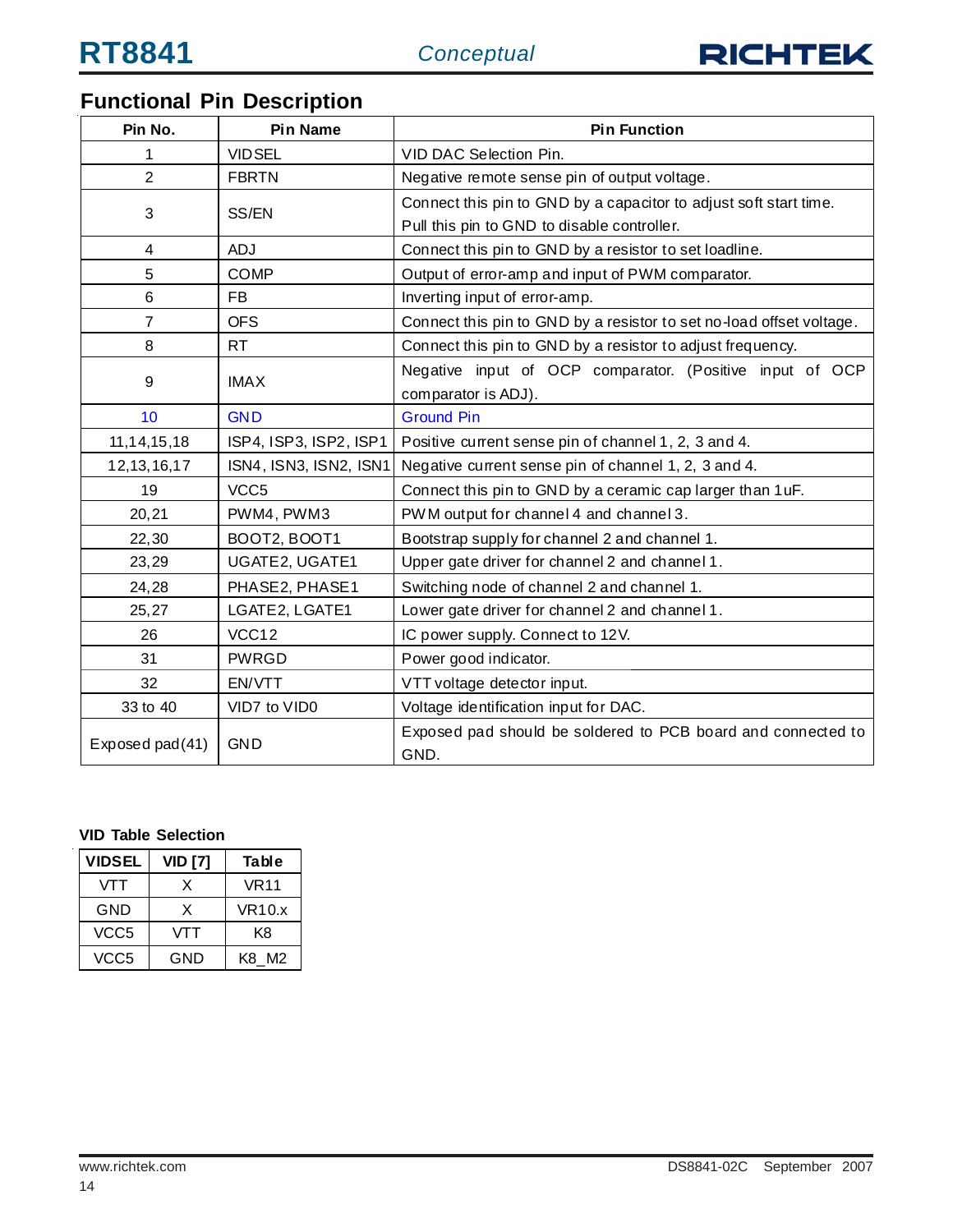## **Function Block Diagram**

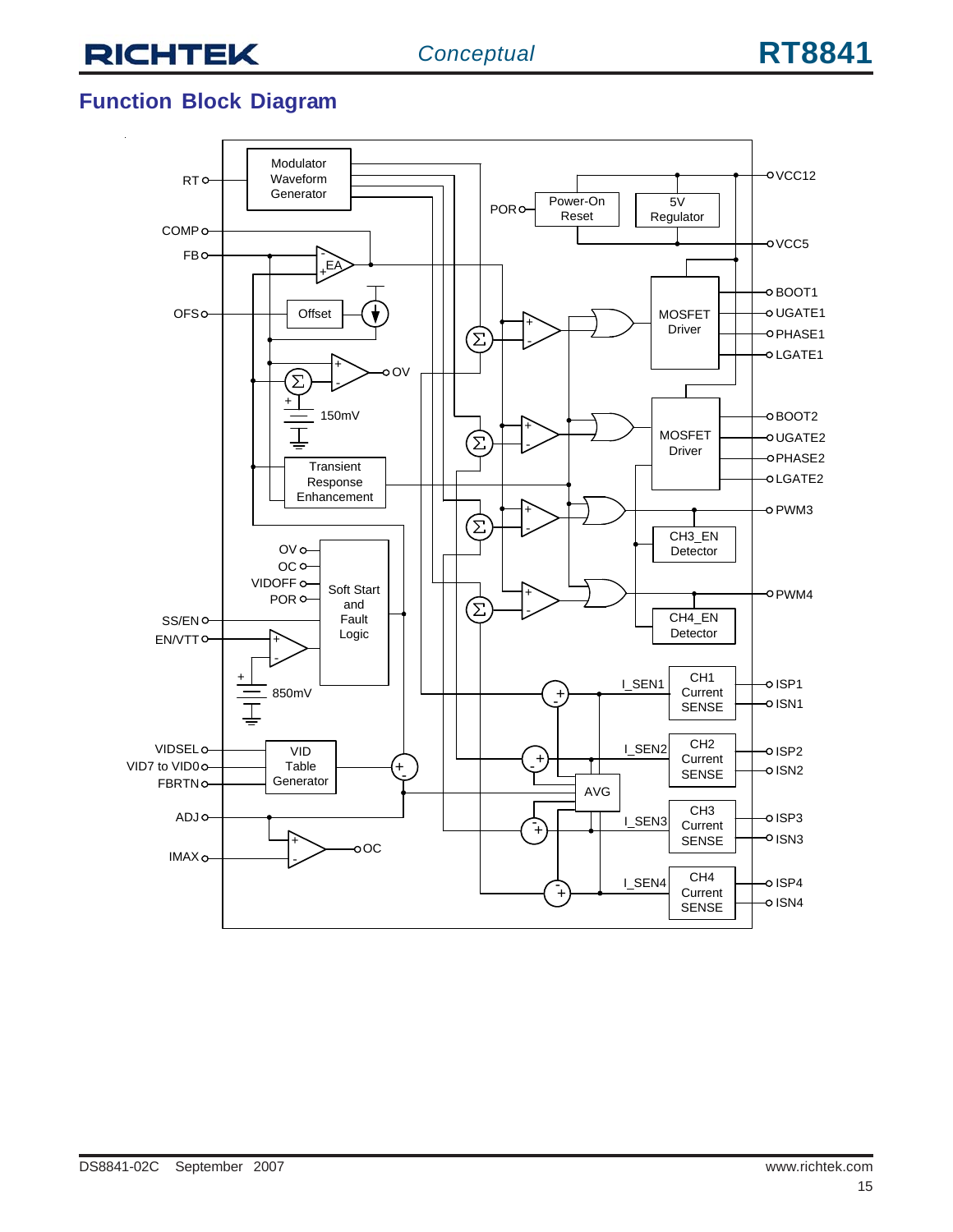

## **Absolute Maximum Ratings** (Note 1)

| • Power Dissipation, $P_D @ T_A = 25^{\circ}C$ |  |
|------------------------------------------------|--|
|                                                |  |
| • Package Thermal Resistance (Note 4)          |  |
|                                                |  |
|                                                |  |
|                                                |  |
| • ESD Susceptibility (Note 2)                  |  |
|                                                |  |
|                                                |  |

## **Recommended Operating Conditions** (Note 3)

## **Electrical Characteristics**

(VCC12 = 12V,  $V_{GND} = 0V$ ,  $T_A = 25^{\circ}C$ , unless otherwise specified)

| <b>Parameter</b>               | Symbol                      | <b>Conditions</b>     | Min   | <b>Typ</b> | Max   | Unit   |
|--------------------------------|-----------------------------|-----------------------|-------|------------|-------|--------|
| <b>VCC12 Supply Input</b>      |                             |                       |       |            |       |        |
| VCC12 Supply Voltage           | V <sub>VCC12</sub>          |                       | 10.8  | 12         | 13.2  | V      |
| <b>VCC12 Supply Current</b>    | $_{\rm lcc}$                |                       | --    | 6          | ۰.    | mA     |
| VCC5 power                     |                             |                       |       |            |       |        |
| VCC5 Supply Voltage            | V <sub>VCC5</sub>           | $ILOAD = 10mA$        | 4.75  | 5.0        | 5.25  | $\vee$ |
| <b>VCC5 Output Sourcing</b>    | I <sub>VCC5</sub>           |                       | 20    | $-$        | --    | mA     |
| Power-On Reset                 |                             |                       |       |            |       |        |
| VCC12 Rising Threshold         | V <sub>VCC12TH</sub>        | VCC12 Rising          | 9.2   | 9.6        | 10.0  | $\vee$ |
| VCC12 Hysteresis               | V <sub>VCC12HY</sub>        | VCC12 Falling         | --    | 0.9        | $- -$ | $\vee$ |
| <b>VCC5 Rising Threshold</b>   | V <sub>VCC5TH</sub>         | VCC5 Rising           | 4.4   | 4.6        | 4.8   | V      |
| <b>VCC5 Hysteresis</b>         | <b>V</b> vcc <sub>5HY</sub> | VCC5 Falling          | --    | 0.4        | --    | $\vee$ |
| <b>Power Monitor</b>           |                             |                       |       |            |       |        |
| Power Monitor Maximum          |                             |                       | --    | 1.15       |       | $\vee$ |
| Output Voltage                 |                             |                       |       |            |       |        |
| <b>EN/VTT</b>                  |                             |                       |       |            |       |        |
| <b>EN/VTT Rising Threshold</b> | <b>VENVTT</b>               | <b>EN/VTT Rising</b>  | 0.80  | 0.85       | 0.90  | $\vee$ |
| Enable Hysteresis              | VENVTTHY                    | <b>EN/VTT Falling</b> | $- -$ | 100        | $- -$ | mV     |
| Reference Voltage accuracy     |                             |                       |       |            |       |        |
|                                |                             | 0.8V to 1.6V          | $-5$  | --         | $+5$  | mV     |
| DAC Accuracy                   |                             | 0.5V to 0.8V          | -8    | --         | $+8$  | mV     |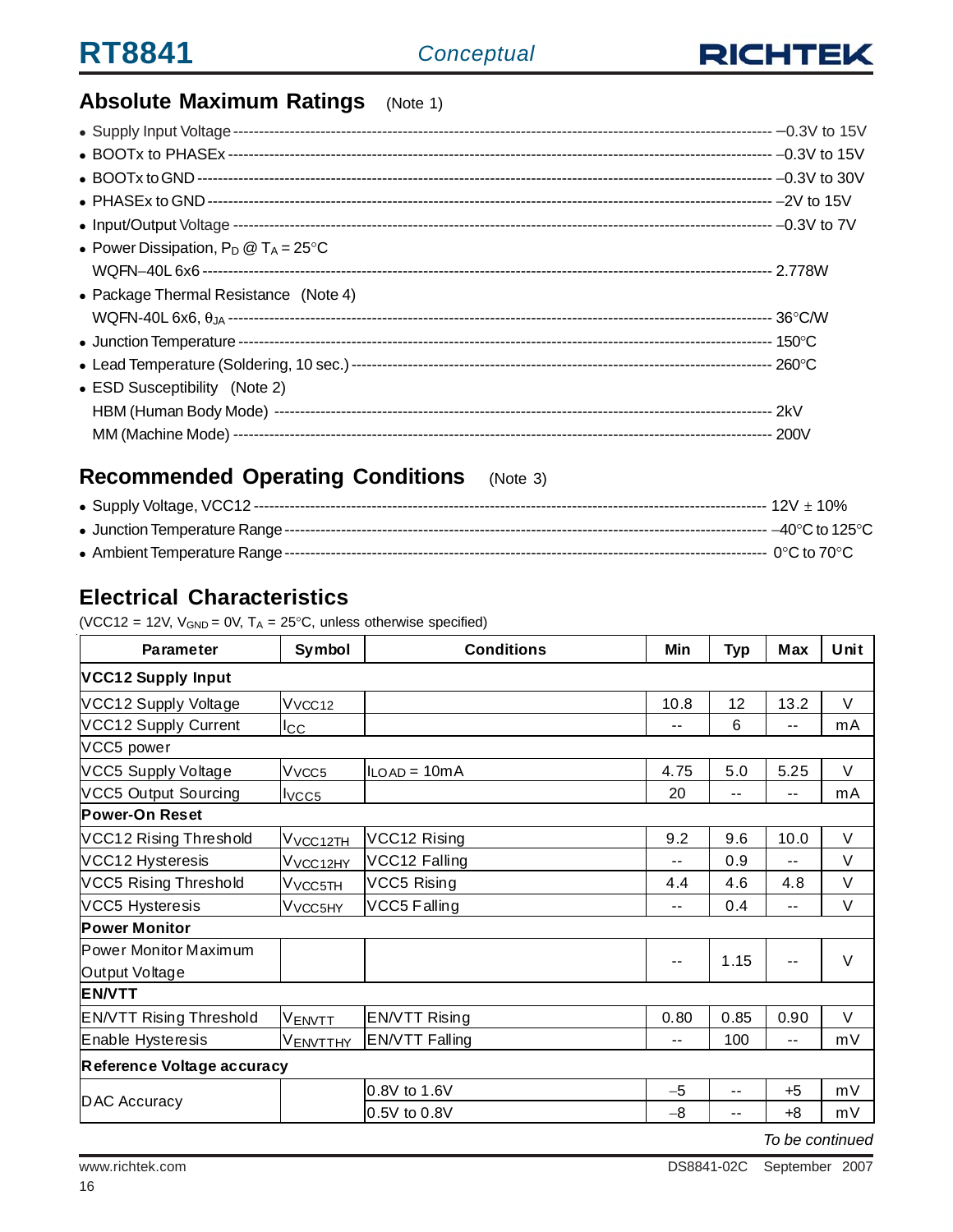| <b>Parameter</b>               | Symbol              | <b>Conditions</b>                                                 | Min                      | <b>Typ</b>     | <b>Max</b> | <b>Unit</b> |
|--------------------------------|---------------------|-------------------------------------------------------------------|--------------------------|----------------|------------|-------------|
| <b>Error Amplifier</b>         |                     |                                                                   |                          |                |            |             |
| DC Gain                        | A <sub>DC</sub>     | No Load                                                           | $-$                      | 80             | $-$        | dB          |
| Gain-Bandwidth                 | <b>GBW</b>          | $CLOAD = 10pF$                                                    | --                       | 10             | --         | <b>MHz</b>  |
| <b>Slew Rate</b>               | <b>SR</b>           | $C_{\text{LOAD}} = 10pF$                                          | 10                       | --             | --         | $V/\mu s$   |
| Output voltage range           | V <sub>COMP</sub>   |                                                                   | 0.5                      |                | 3.6        | V           |
| Max Current                    | <b>IEA_SLEW</b>     | Slew                                                              | 300                      | --             | --         | μA          |
| <b>Power Sequence</b>          |                     |                                                                   |                          |                |            |             |
| <b>PWRGD Low Voltage</b>       | V <sub>PGOOD</sub>  | $IPWRGD = 4mA$                                                    | $\overline{\phantom{a}}$ | --             | 0.4        | V           |
| Soft-Start Delay               | T <sub>D1</sub>     |                                                                   |                          | $\overline{2}$ | --         | ms          |
| V <sub>BOOT</sub> Duration     | Трз                 |                                                                   | --                       | 0.8            | --         | ms          |
| <b>PWRGD Delay</b>             | T <sub>D5</sub>     | Measured the time form V <sub>BOOT</sub> change<br>to $PWRGD = 1$ |                          | 1.6            | --         | ms          |
| <b>Current Sense Amplifier</b> |                     |                                                                   |                          |                |            |             |
| Max Current                    | <b>I</b> GMMAX      | $V_{CSP} = 1.3V$<br><b>Sink Current from CSN</b>                  | 100                      | ۰.             |            | μA          |
| Input Offset Voltage           | Voscs               |                                                                   | $-1$                     | 0              | 1          | mV          |
| <b>Running Frequency</b>       | fosc                | $R_{RT} = 40k\Omega$                                              | 280                      | 300            | 320        | kHz         |
| RT Pin Voltage                 | V <sub>RT</sub>     | $R_{RT} = 40k\Omega$                                              | 1.52                     | 1.60           | 1.68       | V           |
| Ramp Amplitude                 | VRAMP               | $R_{RT} = 40k\Omega$                                              | $\overline{a}$           | 1.60           | --         | V           |
| <b>Soft Start</b>              |                     |                                                                   |                          |                |            |             |
| <b>Soft Start Current</b>      | Iss1                | Slew                                                              | $6\phantom{1}$           | 8              | 10         | μA          |
| <b>VID change Current</b>      | lss2                | Slew                                                              | 60                       | 80             | 100        | μA          |
| <b>Gate Driver</b>             |                     |                                                                   |                          |                |            |             |
| <b>UGATE Drive Source</b>      | RUGATEST            | $BOOT - PHASE = 8V$<br>250mA Source Current                       | ۰.                       | 1              | --         | $\Omega$    |
| <b>UGATE Drive Sink</b>        | RUGATESK            | $BOOT - PHASE = 8V$<br>250mA Sink Current                         | --                       | 1              | -−         | $\Omega$    |
| <b>LGATE Drive Source</b>      | <b>RLGATEST</b>     | $V_{LGATE} = 8V$                                                  | ۰.                       | 1              | --         | Ω           |
| <b>LGATE Drive Sink</b>        | RLGATESK            | 250mA Sink Current                                                | --                       | 0.8            | --         | Ω           |
| <b>Protection</b>              |                     |                                                                   |                          |                |            |             |
| Over-Voltage Threshold         | VOVP                | Sweep FB Voltage, VFB, EAP                                        | 125                      | 150            | 175        | mV          |
| <b>Over-Current Threshold</b>  | VOCP                | Sweep IMAX Voltage, VIMAX.ADJ                                     | $-10$                    | 0              | $+10$      | mV          |
| <b>Dynamic Characteristic</b>  |                     |                                                                   |                          |                |            |             |
| <b>UGATE Rise Time</b>         | <sup>t</sup> r∪GATE |                                                                   | --                       | 15             | --         | ns          |
| <b>UGATE Fall Time</b>         | t <sub>fUGATE</sub> | $Ciss = 3000p$                                                    | --                       | 10             | --         | ns          |
| <b>LGATE Rise Time</b>         | t <sub>rLGATE</sub> |                                                                   | --                       | 15             | --         | ns          |
| <b>LGATE Fall Time</b>         | t <sub>fLGATE</sub> |                                                                   | --                       | 10             | --         | ns          |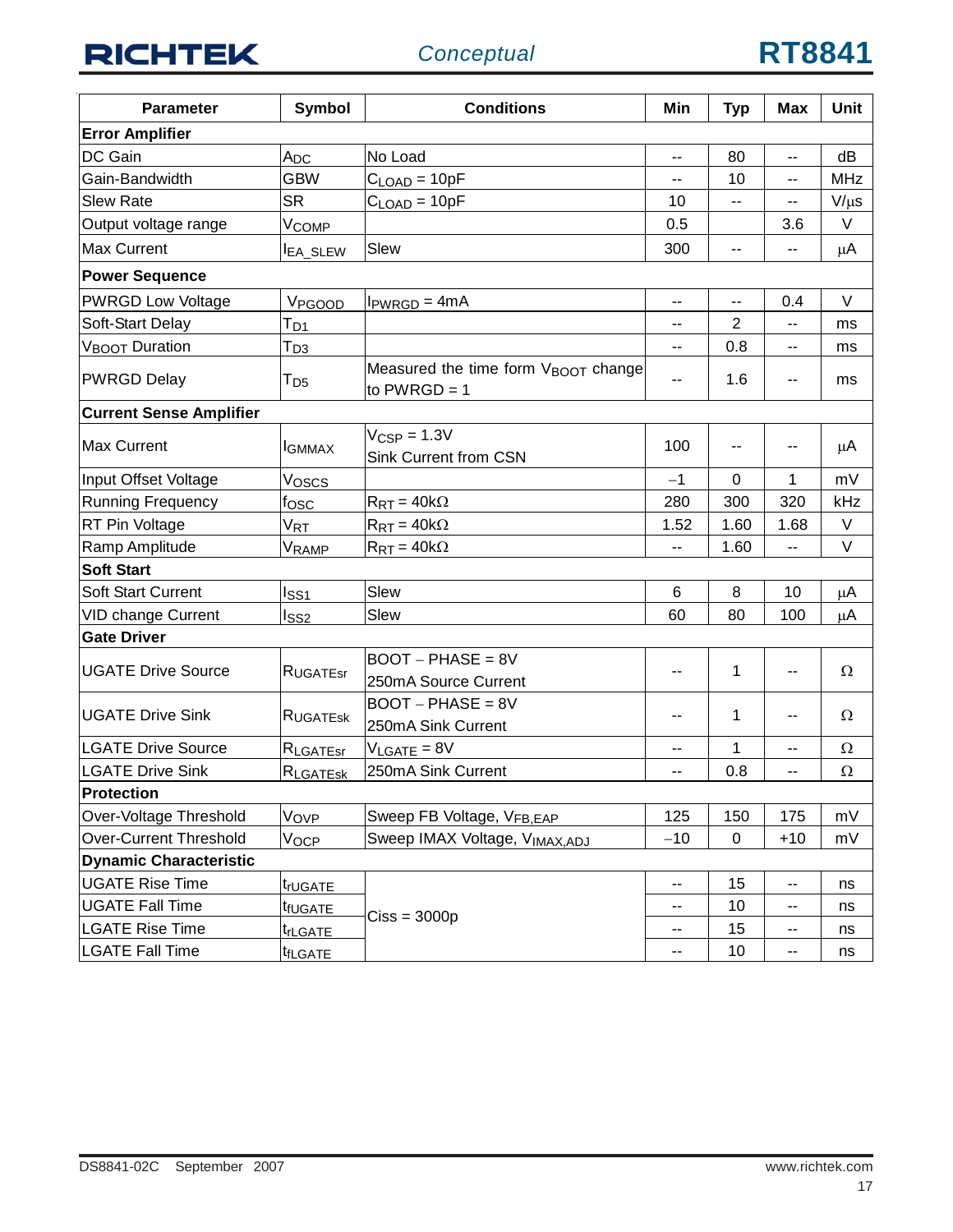

- **Note 1.** Stresses listed as the above "Absolute Maximum Ratings" may cause permanent damage to the device. These are for stress ratings. Functional operation of the device at these or any other conditions beyond those indicated in the operational sections of the specifications is not implied. Exposure to absolute maximum rating conditions for extended periods may remain possibility to affect device reliability.
- **Note 2.** Devices are ESD sensitive. Handling precaution recommended.
- **Note 3.** The device is not guaranteed to function outside its operating conditions.
- **Note 4.**  $\theta_{JA}$  is measured in the natural convection at  $T_A = 25^\circ \text{C}$  on a effective single layer thermal conductivity test board of JEDEC thermal measurement standard.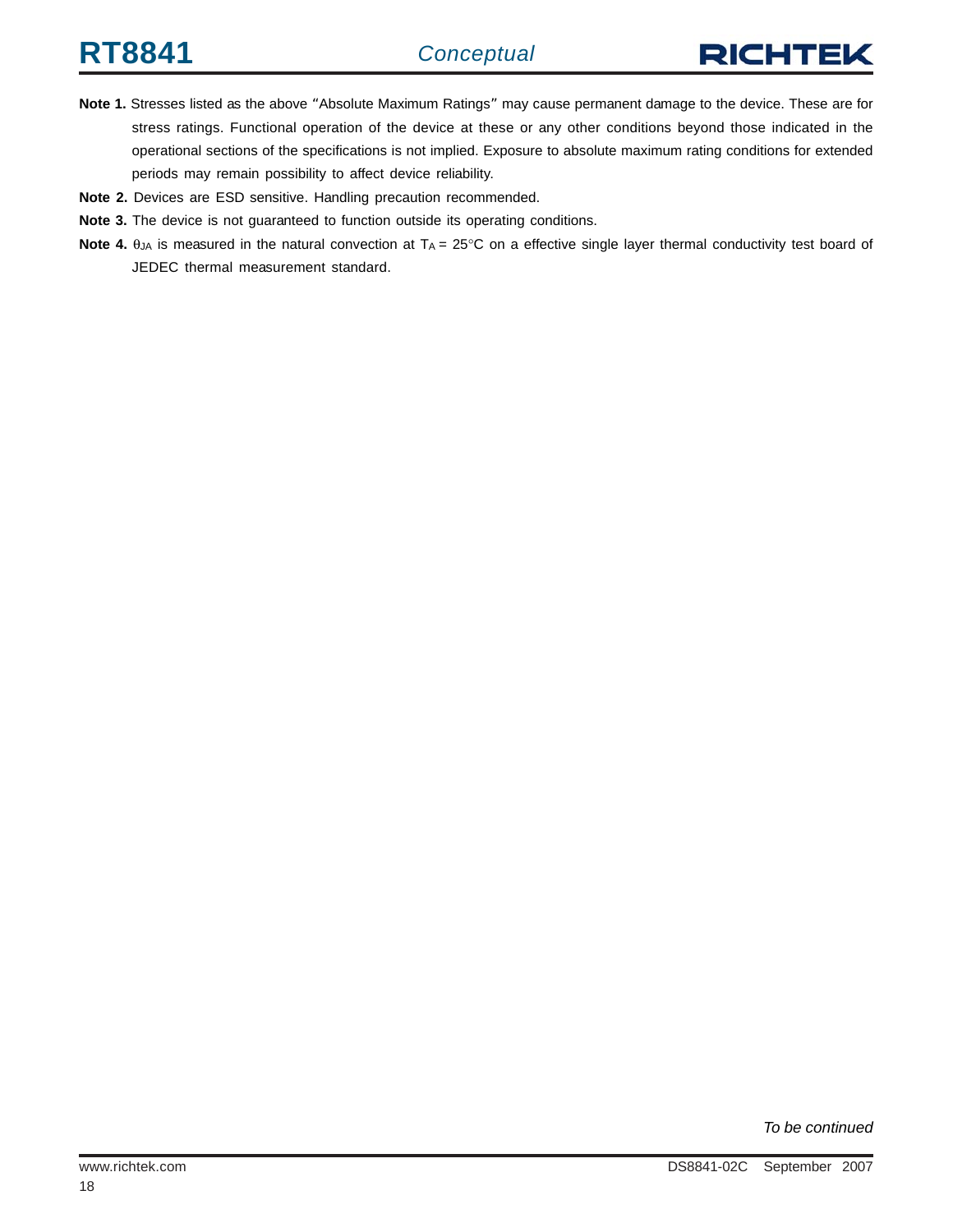### **Typical Operating Characteristics**











Time (2ms/Div)

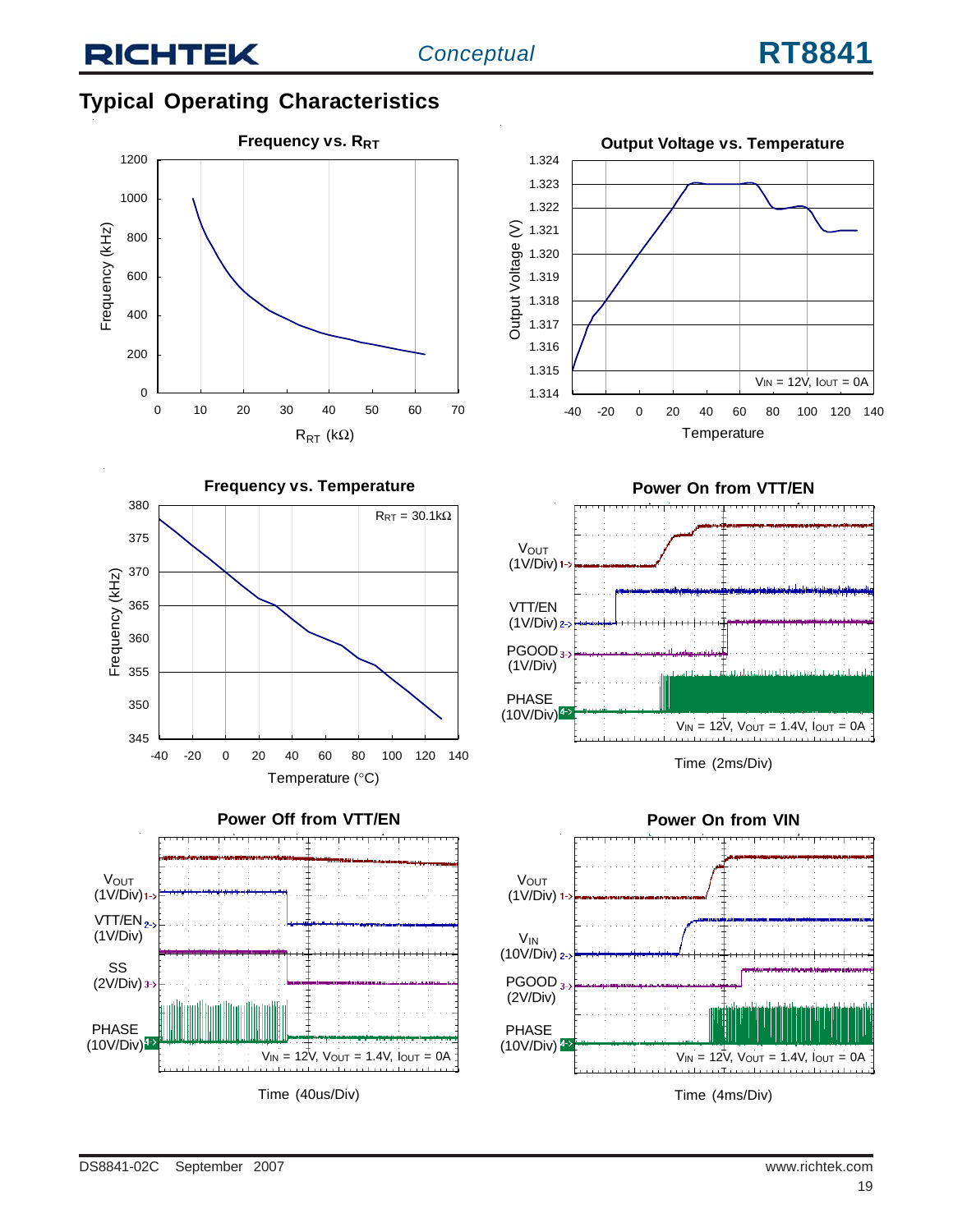

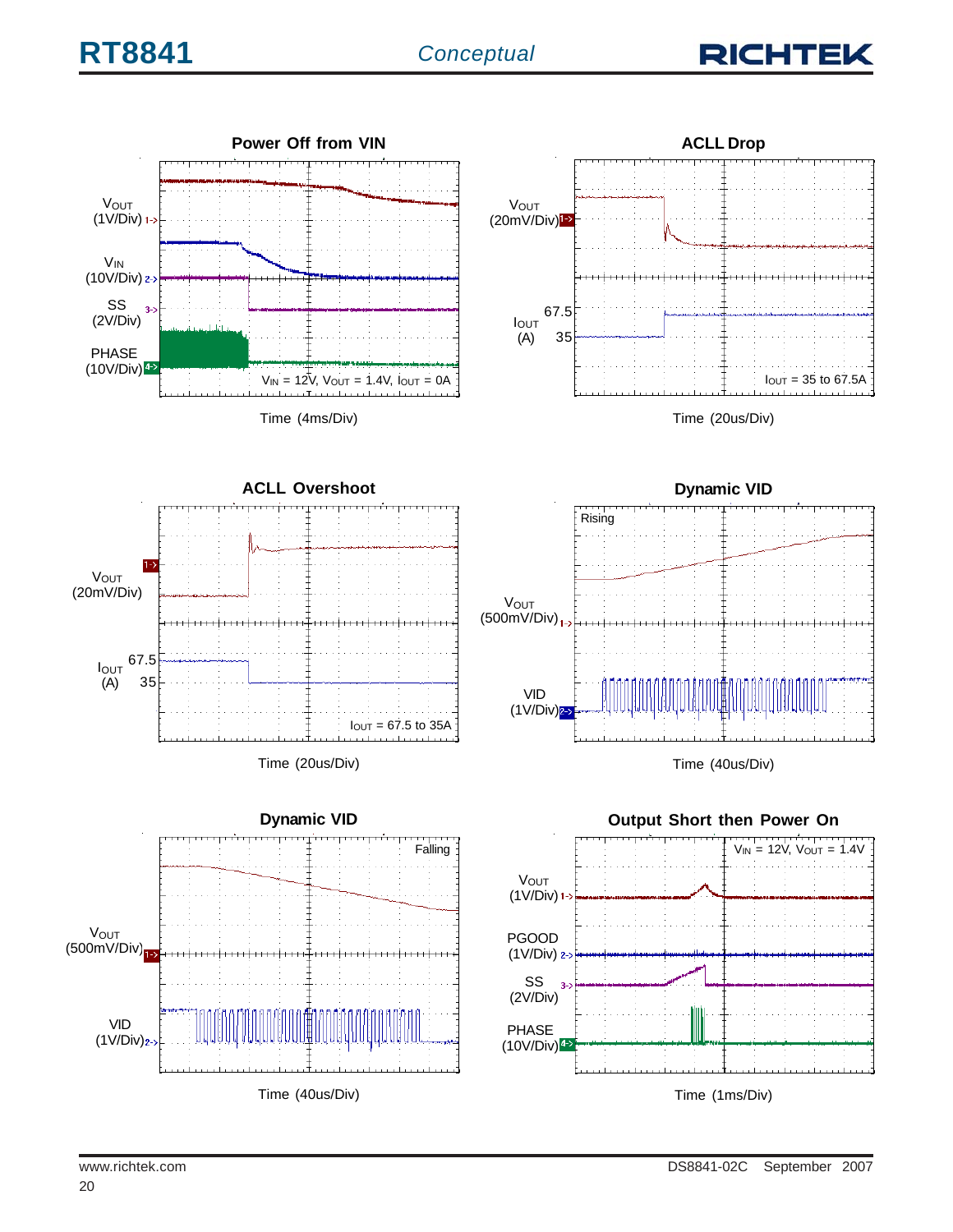

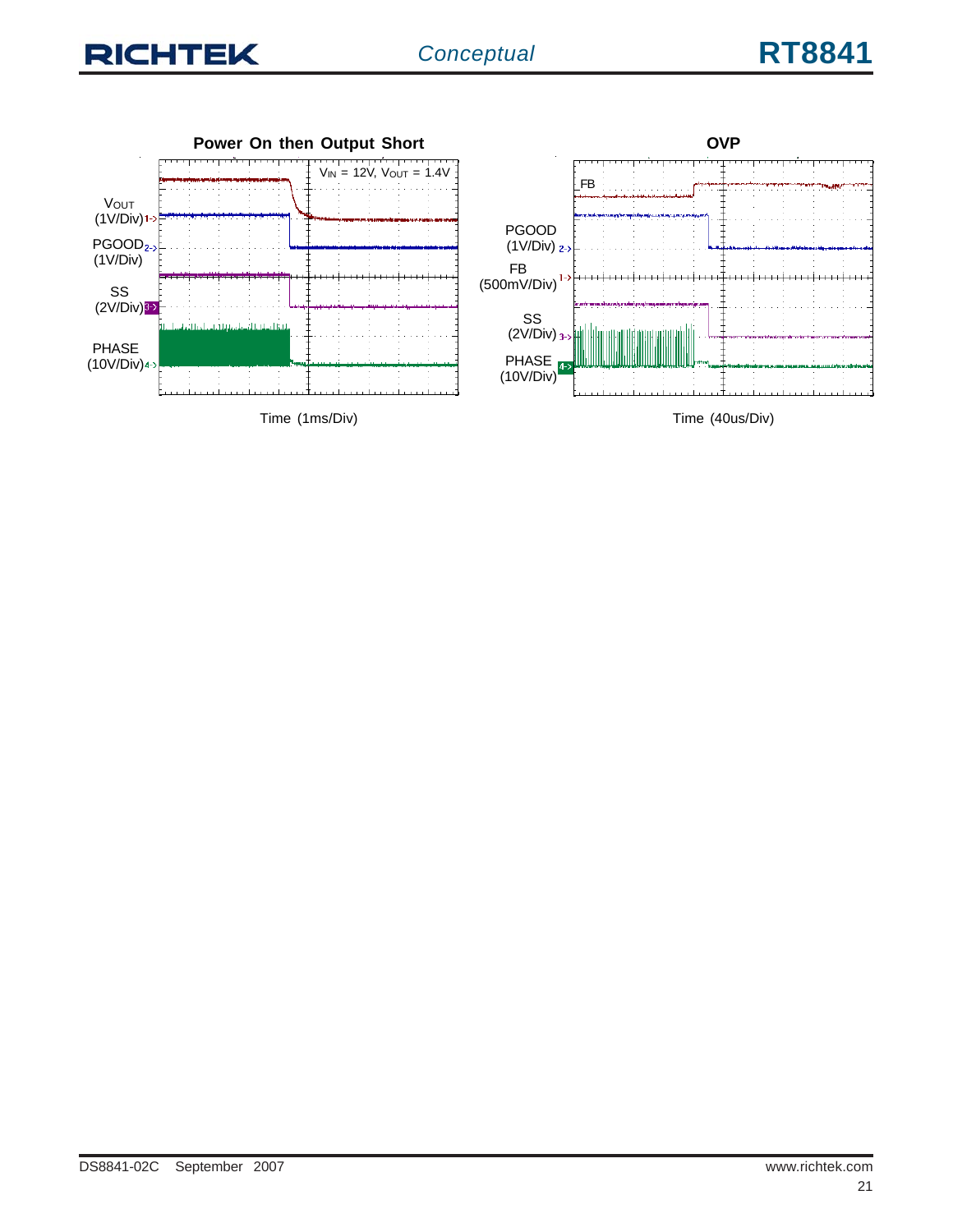**RT8841** *Conceptual*

## RICHTE

### **Application Information**

RT8841 is a 4/3/2/1-phase synchronous buck DC/DC converter with 2 embedded MOSFET drivers. The internal VID DAC is designed to interface with the Intel 8-bit VR11 compatible CPUs.

#### **Power Ready Detection**

During start-up, RT8841 will detect  $V_{CC}$ 12,  $V_{CC}$ 5 and  $V_{TT}$ . When  $V_{\text{CC}}$ 12 > 9.6V,  $V_{\text{CC}}$ 5 > 4.6V and  $V_{\text{TT}}$  > 0.85V POR will go high. POR (Power On Reset) is the internal signal to indicate all voltage powers are ready to let RT8841 and the companioned MOSFET drivers to work properly. When POR = L, RT8841 will try to turn off both high side and low side MOSFETs.



Figure 1. Circuit for Power Ready Detection

#### **Phase Detection**

The number of operational phases is determined by the internal circuitry that monitors the ISNx voltages during start up. Normally, the RT8841 operates as a 4-phase PWM controller. Pull ISN4 and ISP4 to  $V_{CC}5$  programs 3-phase operation, pull ISN3 and ISP3 to  $V_{CC}$ 5 programs 2-phase operation, and pull ISN2 and ISP2 to  $V_{CC}5$ programs 1-phase operation. RT8841 detects the voltage of ISN4, ISN3 and ISN2 at POR rising edge. At the rising edge, RT8841 detects whether the voltage of ISN4, ISN3 and ISN2 are higher than " $V_{CC}5 - 1V''$  respectively to decide how many phases should be active. Phase detection is only active during start up. When  $POR = H$ , the number of operational phases is determined and latched.

#### **Phase Switching Frequency**

The phase switching frequency of the RT8841 is set by an external resistor connected from the RT pin to GND. The frequency follows the graph in Figure 2.



Figure 2.  $R_{RT}$  vs Phase Switching Frequency

#### **V<sub>DAC</sub>** Gnerator



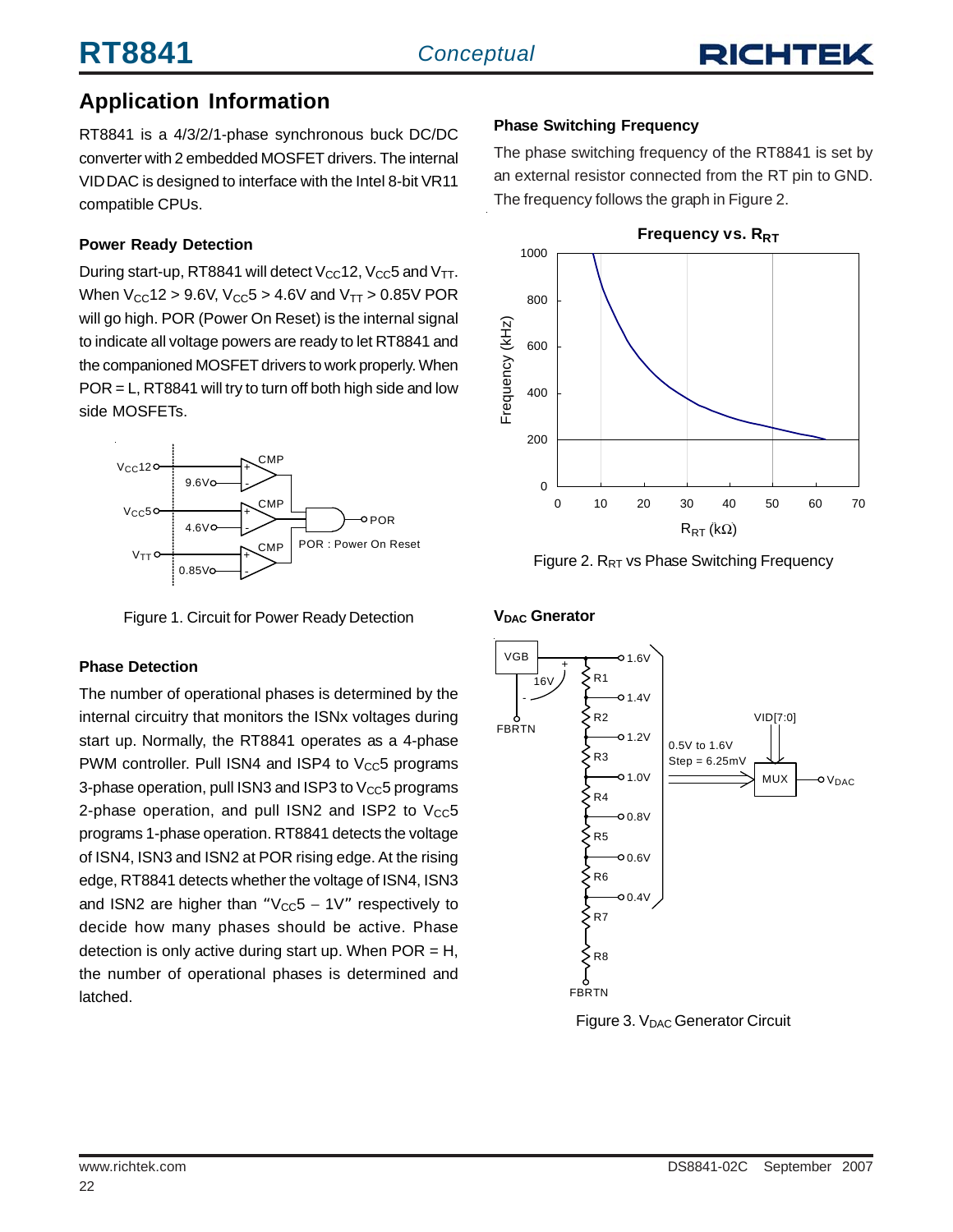# RICHTEK

RT8841 builds a precise bandgap reference circuit inside. The output voltage of bandgap reference is 1.6V referred to FBRTN. In Figure 3, RT8841 uses plural resistors to generate precise reference voltages ranging from 0.5V to 1.6V. All the voltages connect to a multiplexer (MUX). According to the VID inputs, multiplexer outputs the selected voltage, V<sub>DAC</sub>. Please be careful that all the voltage values in Figure 3 are referred to FBRTN.

#### **Soft Start**

Output current of OPSS (I<sub>SS</sub>) is limited and variant



Figure 4. Circuit for Soft Start and Dynamic VID

The  $V_{\text{OUT}}$  start-up time is set by a capacitor from the SS pin to GND. In power on reset state (POR  $=$  L), the SS pin is held at GND. After power on reset stae (POR = H) and an extra delay 1600 $\mu$ s, V<sub>SS</sub> and V<sub>SSQ</sub> begin to rise till  $V_{SSQ} = V_{BOOT}$ . When  $V_{SSQ} = V_{BOOT}$ , RT8841 stays in this state for 800μs waiting for valid VID code sent by CPU. After receiving valid VID code,  $V_{OUT}$  continues ramping up or down to the voltage specified by VID code. Before PWRGD = H, output current of OPSS ( $I_{SS}$ ) is limited to  $8\mu$ A ( $I_{SS}$ 1). When PWRGD = H,  $I_{SS}$  is limited to  $80\mu$ A ( $I_{SS}$ 2). The soft start waveform is shown in Figure 5.



V<sub>OUT</sub> will trace V<sub>EAP</sub> which is equal to "V<sub>SSQ</sub> – V<sub>ADJ</sub>". VADJ is a small voltage signal which is proportional to  $I<sub>OUT</sub>$ . This voltage is used to generate loadline and will be described later. T1 is the delay time from power\_on\_reset state to the beginning of  $V_{\text{OUT}}$  rising.

$$
T1 = 1600 \mu s + 0.6 V \times C_{SS}/I_{SS}1
$$
 (1)

T2 is the soft start time from  $V_{\text{OUT}} = 0$  to  $V_{\text{OUT}} = V_{\text{BOOT}}$ .

$$
T2 = V_{\text{BOOT}} \times C_{\text{SS}} / I_{\text{SS}} 1 \tag{2}
$$

T3 is the dwelling time for  $V_{\text{OUT}} = V_{\text{BNOT}}$ . T3 = 800us.

T4 is the soft start time from  $V_{OUT} = V_{BOOT}$  to  $V_{OUT} =$ V<sub>DAC</sub>.

$$
T4 \sim = |V_{DAC} - V_{"}|\times C_{SS}/I_{SS}1 \tag{3}
$$

T5 is the power good delay time,  $T5 \approx 1600 \mu s$ .

#### **Dynamic VID**

The RT8841 can accept VID input changing while the controller is running. This allows the output voltage  $(V<sub>OUT</sub>)$ to change while the DC/DC converter is running and supplying current to the load. This is commonly referred to as VID on-the-fly (OTF). A VID OTF can occur under either light or heavy load conditions. The CPU changes the VID inputs in multiple steps from the start code to the finish code. This change can be positive or negative. Theoretically,  $V_{\text{OUT}}$  should follow  $V_{\text{DAC}}$  which is a staircase waveform. In RT8841, as mentioned in soft start session,  $V_{\text{DAC}}$  slew rate is limited by  $I_{\text{SS}}2/C_{\text{SS}}$  when PWRGD = H. This slew rate limiter works as a low pass filter of  $V_{\text{DAC}}$ and makes the bandwidth of  $V_{\text{DAC}}$  waveform finite. By smoothening  $V_{DAC}$  staircase waveform,  $V_{OUT}$  will no longer overshoot or undershoot. On the other hand,  $C_{SS}$  will increase the settling time of  $V_{\text{OUT}}$  during VID OTF. In most cases, 1nF to 30nF ceramic capacitor is suitable for  $C_{SS}$ .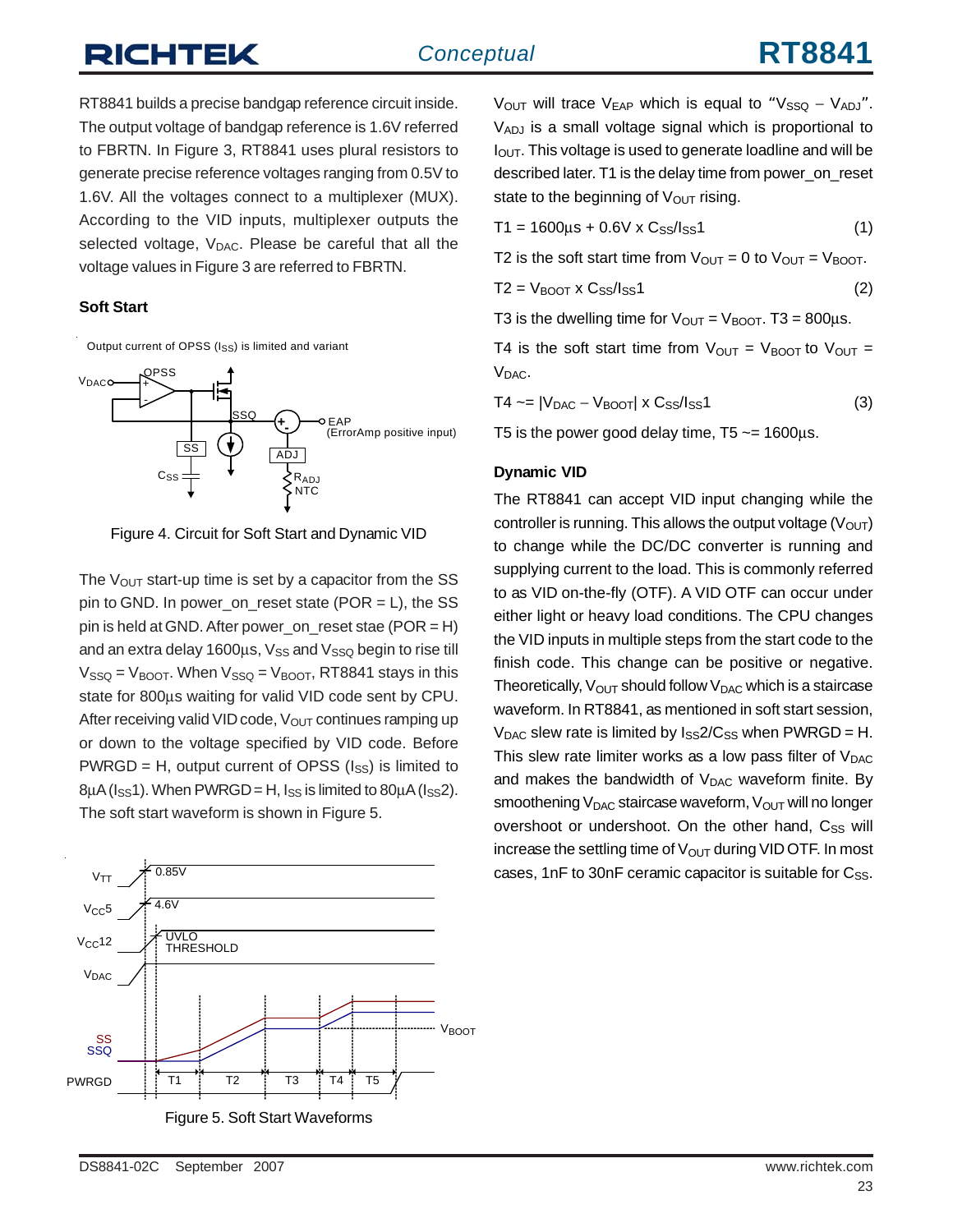

#### **Output Voltage Differential Sensing**



#### Figure 6. Circuit for  $V_{\text{OUT}}$  Differential Sensing and No Load Offset

The RT8841 uses differential sensing by a high gain low offset ErrorAmp. The CPU voltage is sensed between the FB and FBRTN pins. A resistor (RFB) connects FB pin and the positive remote sense pin of the CPU ( $V_{CCP}$ ). FBRTN pin connects to the negative remote sense pin of CPU ( $V_{\text{CCN}}$ ) directly. The ErrorAmp compares EAP (=  $V_{\text{DAC}}$  –  $V_{ADJ}$ ) with the  $V_{FB}$  to regulate the output voltage.

#### **No-Load Offset**

In Figure 6, I<sub>OFSN</sub> and I<sub>OFSP</sub> are used to generate no-load offset. Either I<sub>OFSN</sub> or I<sub>OFSP</sub> is active during normal operation. Connect a resistor from OFS pin to GND to activate  $I_{OFSN}$ .  $I<sub>OFSN</sub>$  flows through  $R<sub>ADJ</sub>$  from ADJ pin to GND. In this case, negative no-load offset voltage  $(V<sub>OFSN</sub>)$  is generated.

$$
V_{OFSN} = I_{OFSN} \times R_{ADJ} = 0.8 \times R_{ADJ}/R_{OFS}
$$
 (4)

Connect a resistor from OFS pin to  $V_{CC}$ 5 to activate  $I_{OFF}$ .  $I_{OFSP}$  flows through  $R_{FB}$  from the  $V_{CCP}$  to FB pin. In this case, positive no-load offset voltage  $(V_{OFSP})$  is generated.

$$
V_{OFSP} = I_{OFSP} \times R_{FB} = 6.4 \times R_{FB}/R_{OFS}
$$
 (5)

**Load Transient Quick Response**



Figure 7. Load Transient Quick Response

In steady state, the voltage of  $V_{FB}$  is controlled to be very close to V<sub>EAP</sub>. While a load step transient from light load to heavy load could cause  $V_{FB}$  lower than  $V_{EAP}$  by several tens of mV. In prior design, owing to limited control bandwidth, controller is hard to prevent  $V_{\text{OUT}}$  undershoot during quick load transient from light load to heavy load. RT8841 detects load transient by comparing  $V_{FB}$  and  $V_{EAP}$ . If V<sub>FB</sub> suddenly drops below "V<sub>EAP</sub> - V<sub>QR</sub>", V<sub>QR</sub> is a predetermined voltage. The quick response indicator QR rises up. When  $QR = H$ , RT8841 turns on all high side MOSFETs and turn off all low side MOSFETs. The sensitivity of quick response can be adjusted by the values of  $C_{FB}$  and  $R_{FB}$ . Smaller  $R_{FB}$  and/or larger  $C_{FB}$  will make QR easier to be triggered. Figure 7 is the circuit and typical waveforms.

#### **Output Current Sensing**



Figure 8. Circuit for Channel Current Sensing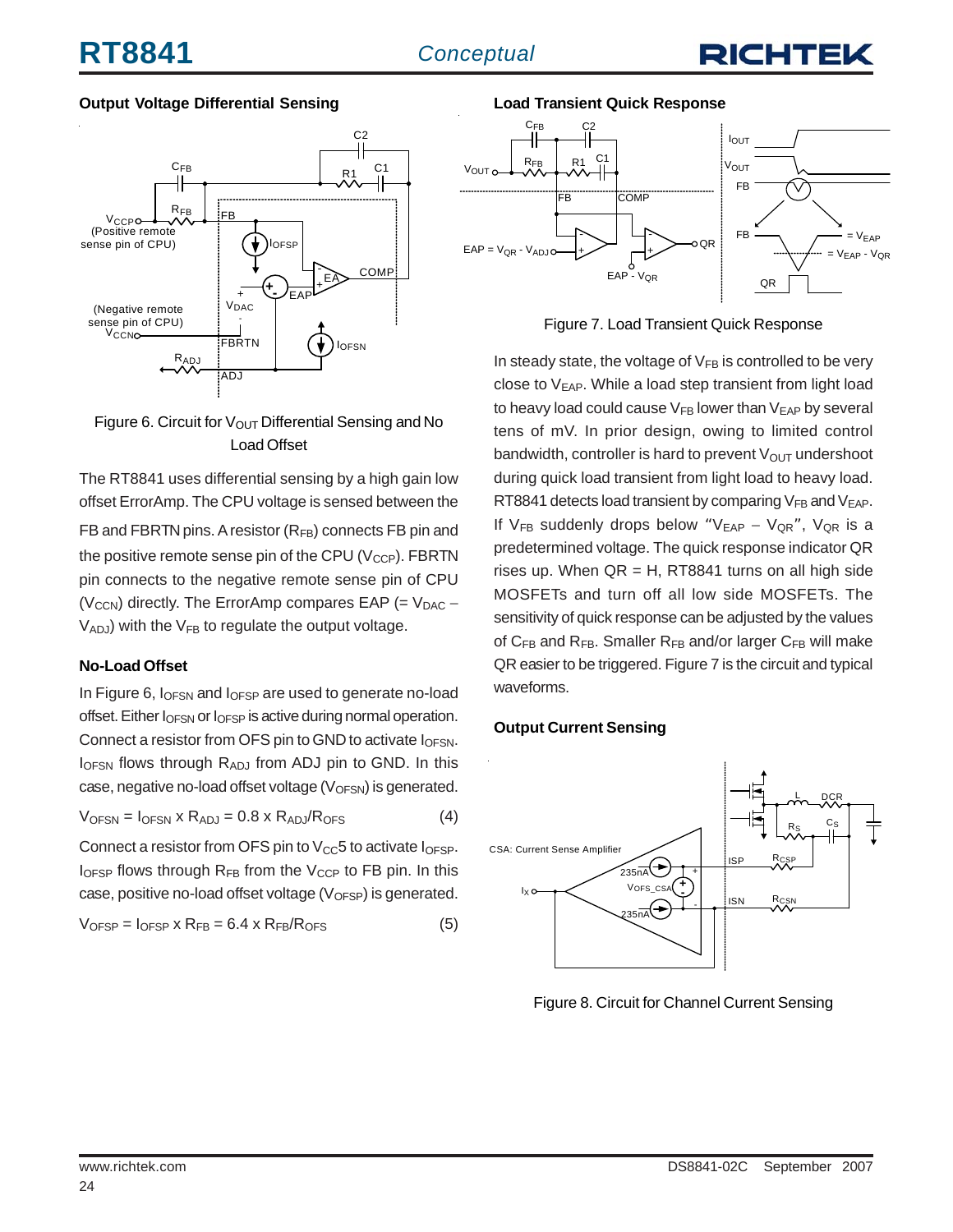# IHTEK

The RT8841 provides low input offset current-sense amplifier (CSA) to monitor the output current of every channel. Output current of  $CSA (I_x[n])$  is used for channel current balance and active voltage position. In this inductor current sensing topology,  $R<sub>S</sub>$  and  $C<sub>S</sub>$  must be set according to the equation below :

$$
L/DCR = R_S \times C_S \tag{6}
$$

Then the output current of CSA will follow the equation below :

$$
I_X = [I_L \times DCR - V_{OFS\text{-CSA}} + 235n \times (R_{CSP} - R_{CSN})]/R_{CSN}
$$
\n(7)

235nA is typical value of CSA input offset current. V<sub>OFS-CSA</sub> is the input offset voltage of CSA. V<sub>OFS-CSA</sub> of RT8841 is smaller than  $+/-$  1mV. Usually, "V<sub>OFS-CSA</sub> + 235n x  $(R_{CSP} - R_{CSN})$ " is negligible except at very light load and the equation can be simplified as the equation below :

$$
I_X = I_L \times DCR/R_{CSN}
$$
 (8)

#### **Loadline**

Output current of CSA is summed and averaged in RT8841. Then  $0.5\Sigma(I_x[n])$  is sent to ADJ pin. Because ΣIX[n] is a PTC (Positive Temperature Coefficient) current, an NTC (Negative Temperature Coefficient) resistor is needed to connect ADJ pin to GND. If the NTC resistor is properly selected to compensate the temperature coefficient of  $I_X[n]$ , the voltage on ADJ pin will be proportional to  $I<sub>OUT</sub>$  without temperature effect. In RT8841, the positive input of ErrorAmp is " $V_{DAC} - V_{ADJ}$ ".  $V_{OUT}$  will follow " $V_{DAC} - V_{ADJ}$ ", too. Thus, the output voltage decreasing linearly with  $I<sub>OUT</sub>$  is obtained. The loadline is defined as

$$
LL(loading) = \Delta V_{OUT}/\Delta I_{OUT} = \Delta V_{ADJ}/\Delta I_{OUT}
$$

$$
= 0.5 \times DCR \times R_{ADJ}/R_{CSN}
$$
 (9)

Briefly, the resistance of  $R_{ADJ}$  sets the resistance of loadline. The temperature coefficient of  $R_{AD,J}$  compensates the temperature effect of loadline.

#### **Current Balance**



Figure 9. Circuit for Channel Current Balance

In Figure 8,  $I_x[n]$  is the current signal which is proportional to current flowing through channel n. In Figure 9, the current error signals  $I_{ERR}[n] (= I_X[n] - AVG(I_X[n]))$  are used to raise or lower the internal sawtooth waveforms (RAMP[1] to RAMP[n]) which are compared with ErrorAmp output (COMP) to generate PWM signal. The raised sawtooth waveform will decrease the PWM duty of the corresponding channel while the lowered will increase. Eventually, current flowing through each channel will be balanced.

#### **Channel Current Adjust**

If channel current is not balanced due to asymmetric PCB layout of power stage, external resistors can be adjusted to correct current imbalance. Figure 10 shows two types of current imbalance, constant ratio type and constant difference type.



Figure 10. Channel Current vs. Total Current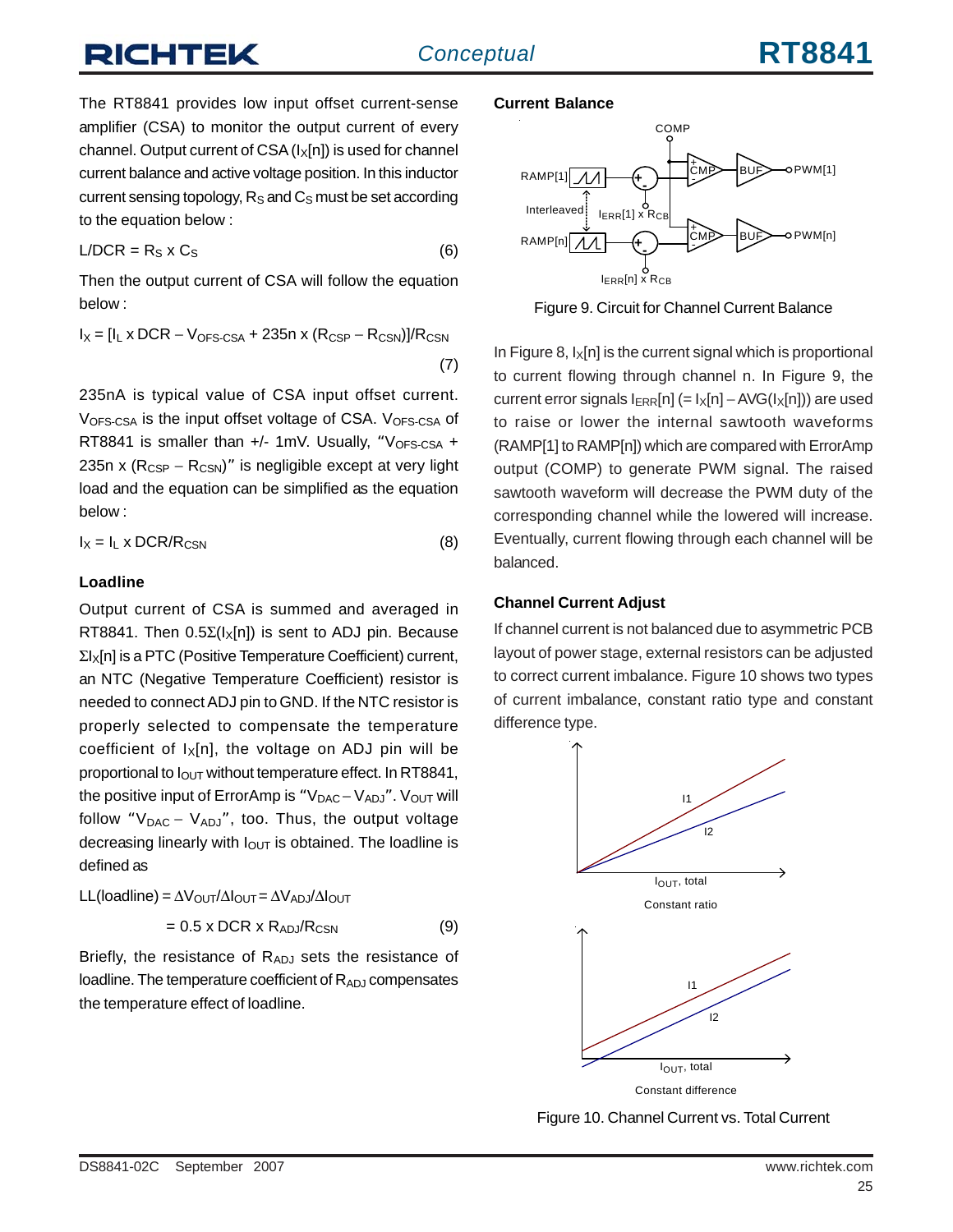

If the initial current distribution is constant ratio type, according to Equation(8), reduce  $R_{CSN}[1]$  can reduce  $I_L[1]$ and improve current balance. If the initial current distribution is constant difference type, according to Equation(7), increase  $R_{CSP}[1]$  can reduce  $I_{L}[1]$  and improve current balance.

#### **Over Current Protection (OCP)**



Figure 11. Over Current Protection

In Figure 11,  $V_{IMAX}$  is equal to 5V x R2/(R1 + R2). In RT8841,  $V_{ADJ}$  is proportional to  $I_{OUT}$  and is thermally compensated. Once  $V_{ADJ}$  is larger than  $V_{IMAX}$ , OCP is triggered and latched. RT8841 will turn off both high side MOSFET and low side MOSFET of all channels. A 20uS delay is used in OCP detection circuit to prevent false trigger.

#### **Over Voltage Protectiom (OVP)**

The over voltage protection monitors the output voltage via the FB pin. Once  $V_{FB}$  exceeds " $V_{EAP}$  + 150mV", OVP is triggered and latched. RT8841 will try to turn on low side MOSFET and turn off high side MOSFET to protect CPU. A 20μs delay is used in OVP detection circuit to prevent false trigger.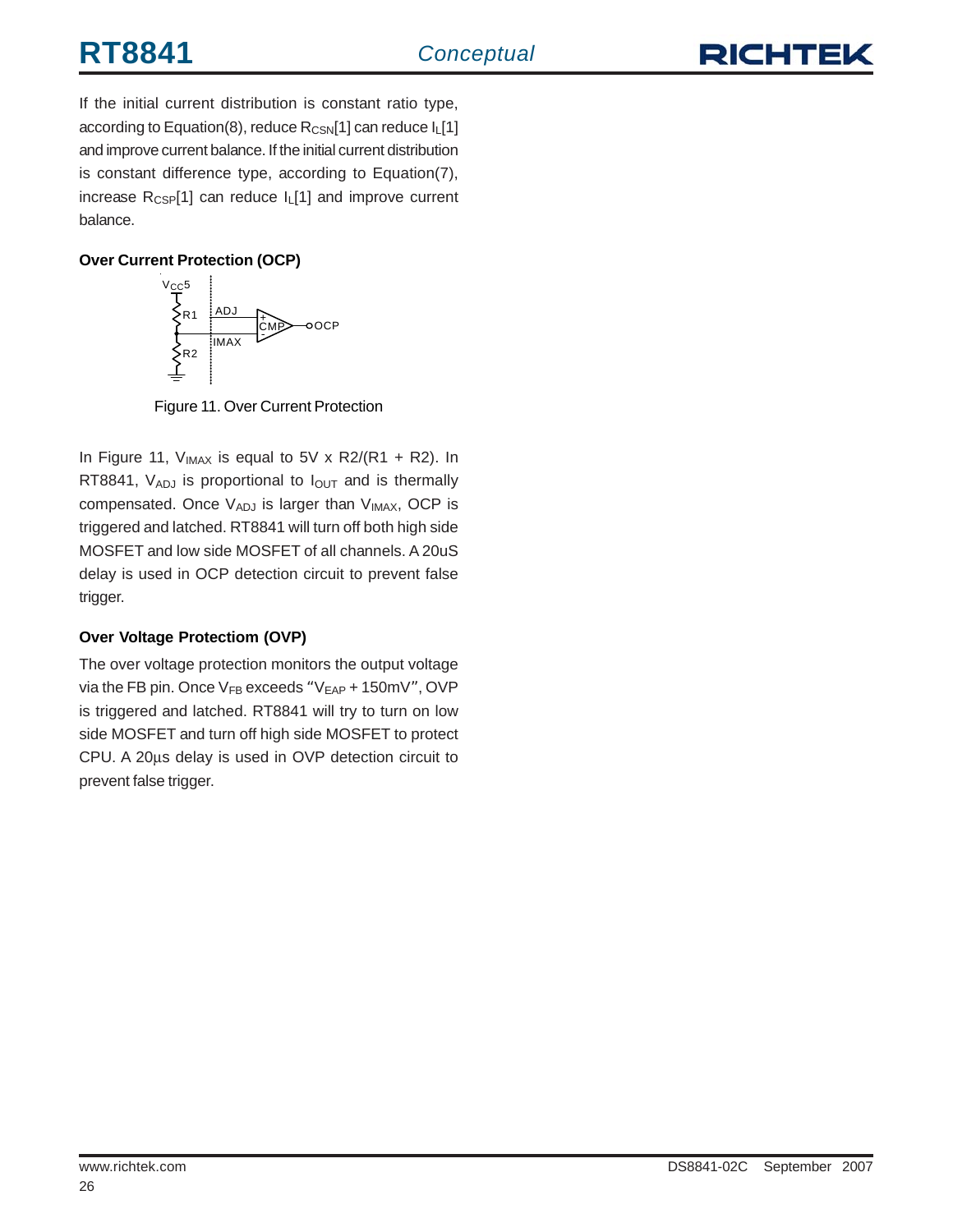### **Datasheet Revision History**

| Version | Data      | Page No. | ltem                                                                                      | Description          |
|---------|-----------|----------|-------------------------------------------------------------------------------------------|----------------------|
| 00C     | 2007/5/25 |          |                                                                                           | <b>First Edition</b> |
| 01C     | 2007/7/30 |          | Pin Configurations<br><b>Typical Operating Characteristics</b><br>Application Information | Modify<br>Add Curve  |
| 02C     | 2007/9/14 |          | Pin Configurations<br><b>Function Block</b>                                               | Modify pin10.        |